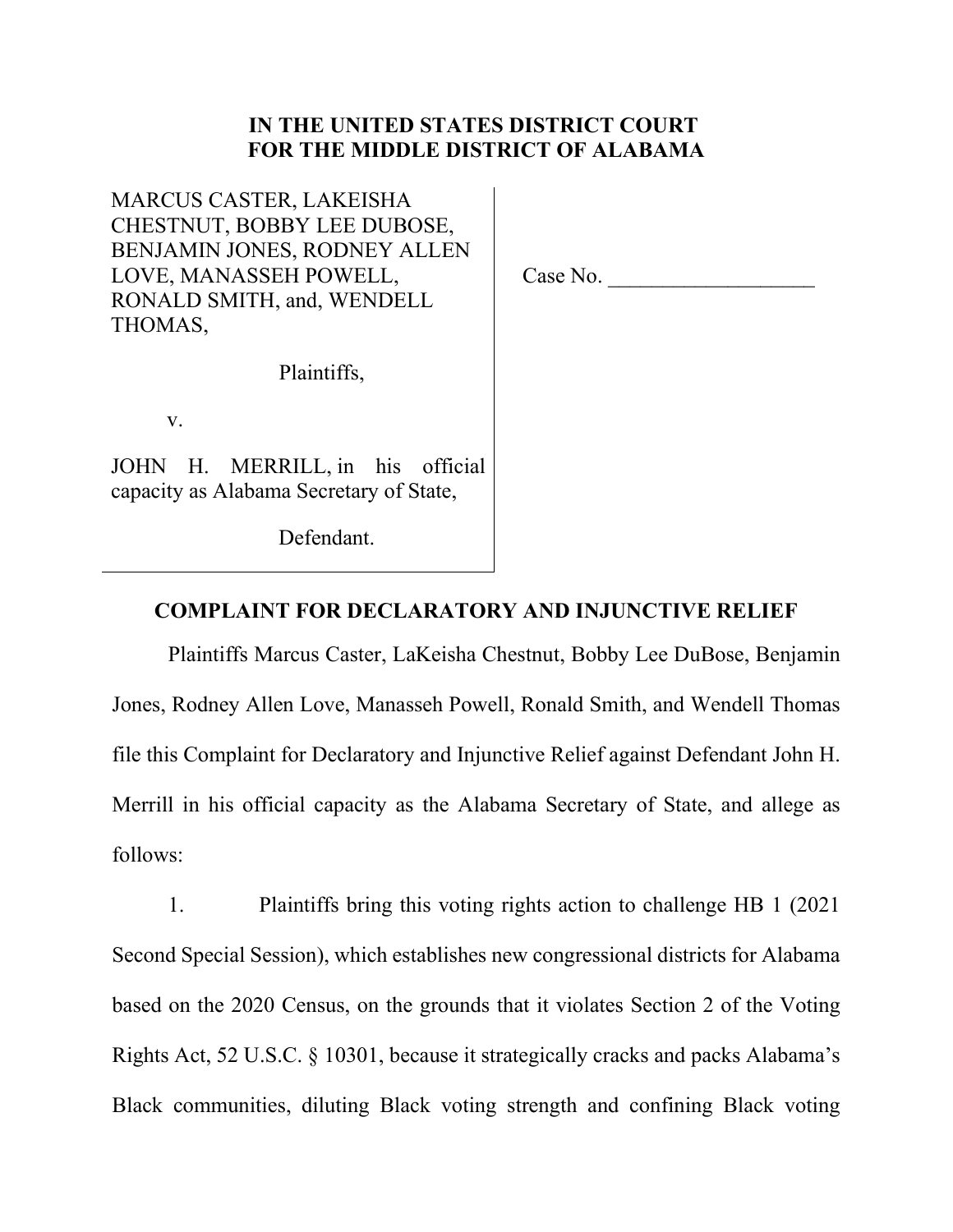power to one majority-Black district.

2. Between 2010 and 2020, Alabama's Black population grew 6.5 percent. During the same period, the state's white population fell by 1.7 percent, meaning majority-Black Alabamians drove all of Alabama's population growth over the last decade. And yet the state's newly enacted congressional redistricting plan further entrenches the state's white majority by creating only a single majority-Black district in the state, despite Alabama's Black population being sufficiently numerous and geographically compact to support two majority-Black congressional districts. Indeed, while Black Alabamians now compose more than 27 percent of the state's population and nearly 26 percent of the state's voting age population, they have the opportunity to elect a candidate of their choice in just one out of seven districts.

3. HB 1 is just the most recent enactment in Alabama's long history of discriminatory voting laws. Black Alabamians have long suffered from voting discrimination and vote dilution and as a result have endured systemic neglect of the issues and needs that deeply affect their community.

4. The state's newly enacted congressional redistricting plan deepens these issues by creating only a single majority-Black district. HB 1 "cracks" Black voters between the First, Second, and Third Congressional Districts, and "packs" Black voters into the Seventh Congressional District ("CD 7") despite—or perhaps because of—the fact that the Black population in these districts is sufficiently

- 2 -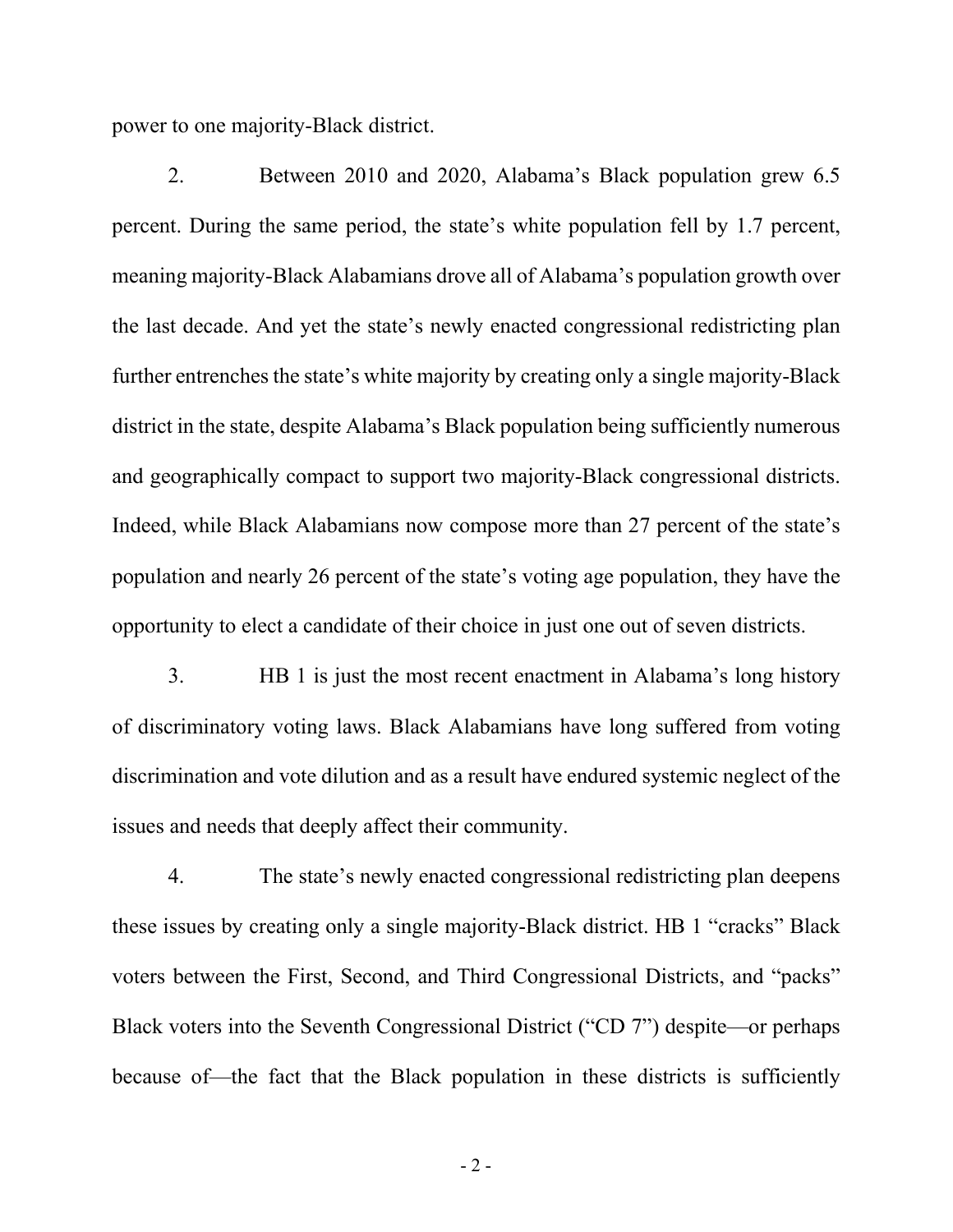numerous and geographically compact to form a majority of the voting age population in a second district. Additionally, there is widespread racially polarized voting in Alabama, and when considered against the totality of the circumstances, the enacted plan's failure to create two majority-Black districts dilutes the Black vote in violation of Section 2 of the Voting Rights Act.

5. Accordingly, Plaintiffs seek an order (1) declaring that HB 1 violates Section 2 of the Voting Rights Act; (2) enjoining Defendant from conducting future elections under HB 1; (3) ordering a congressional redistricting plan that includes two majority-Black congressional districts; and (4) providing any such additional relief as is appropriate.

### **JURISDICTION AND VENUE**

6. Plaintiffs bring this action under Section 2 of the Voting Rights Act, 52 U.S.C. § 10301.

7. This Court has original jurisdiction over the subject matter of this action pursuant to 28 U.S.C. §§ 1331 and 1343 because the matters in controversy arise under the laws of the United States and involve the assertion of deprivation, under color of state law, of rights under federal law.

8. This Court has personal jurisdiction over Defendant, who is sued in his official capacity and resides within this state, pursuant to Fed. R. Civ. P.  $4(k)(1)(A)$ .

- 3 -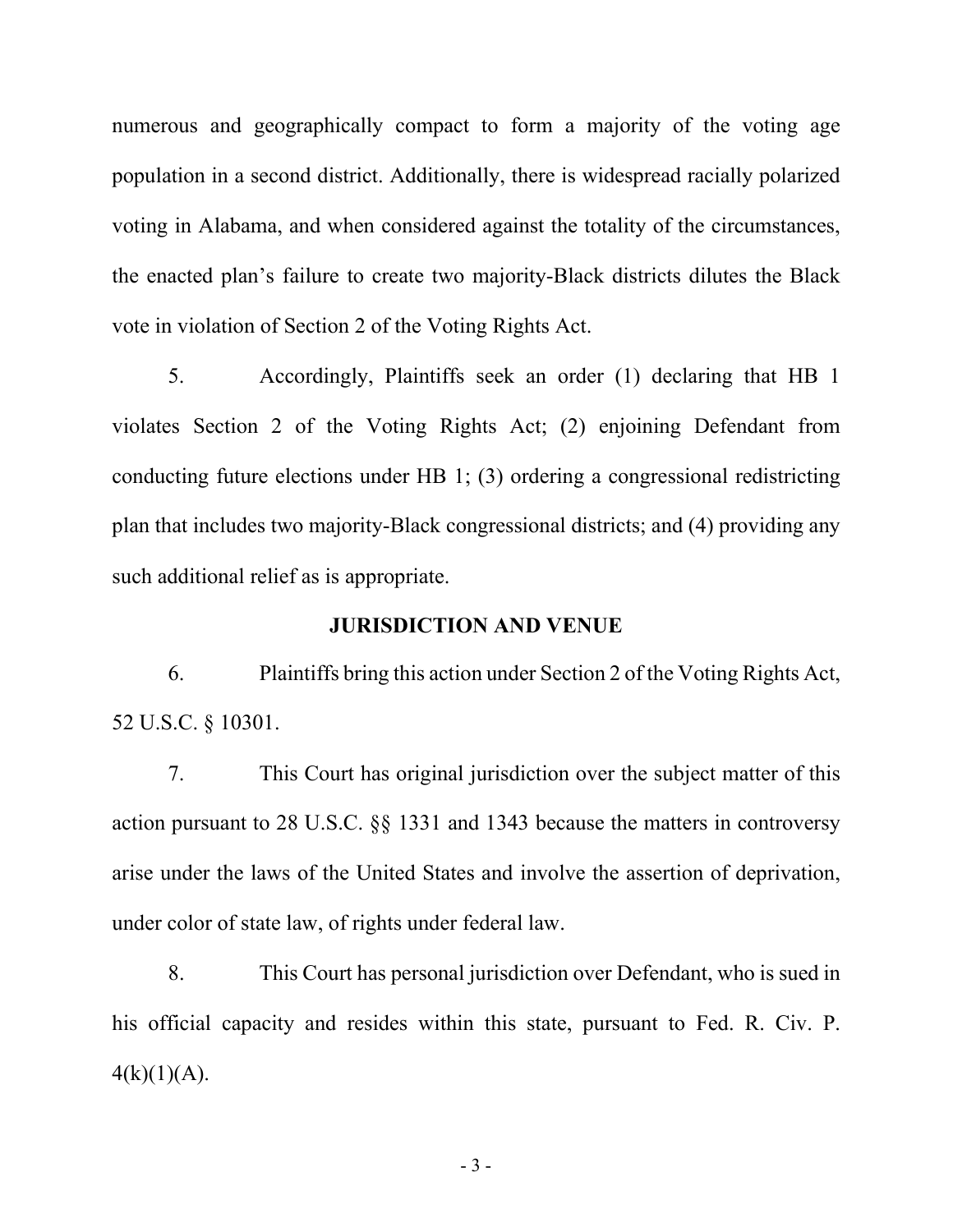9. Venue is proper because a substantial part of the events that give rise to Plaintiffs' claims have occurred, and will occur, in this District. 28 U.S.C. § 1391(b).

10. This Court has authority to grant declaratory and injunctive relief under Federal Rules of Civil Procedure 57 and 65 and 28 U.S.C. §§ 2201 and 2202.

#### **PARTIES**

11. Plaintiffs are citizens of the United States and are registered to vote in Alabama.

12. Plaintiff Marcus Caster is a Black Citizen of the United States and of the state of Alabama, a registered voter, and a resident of Washington County in the First Congressional District ("CD 1"). CD 1 is a majority-white district in which Black voters like Mr. Caster do not have an opportunity to elect their preferred candidates. An additional majority-Black district could be drawn incorporating all or some of Washington County, including Mr. Caster's residence.

13. Plaintiff LaKeisha Chestnut is a Black citizen of the United States and of the state of Alabama, a registered voter, and a resident of Mobile County in CD 1 in the enacted plan. CD 1 is a majority-white district in which Black voters like Ms. Chestnut do not have an opportunity to elect their preferred candidates. An additional majority-Black district could be drawn incorporating all or some of Mobile County, including Ms. Chestnut's residence.

- 4 -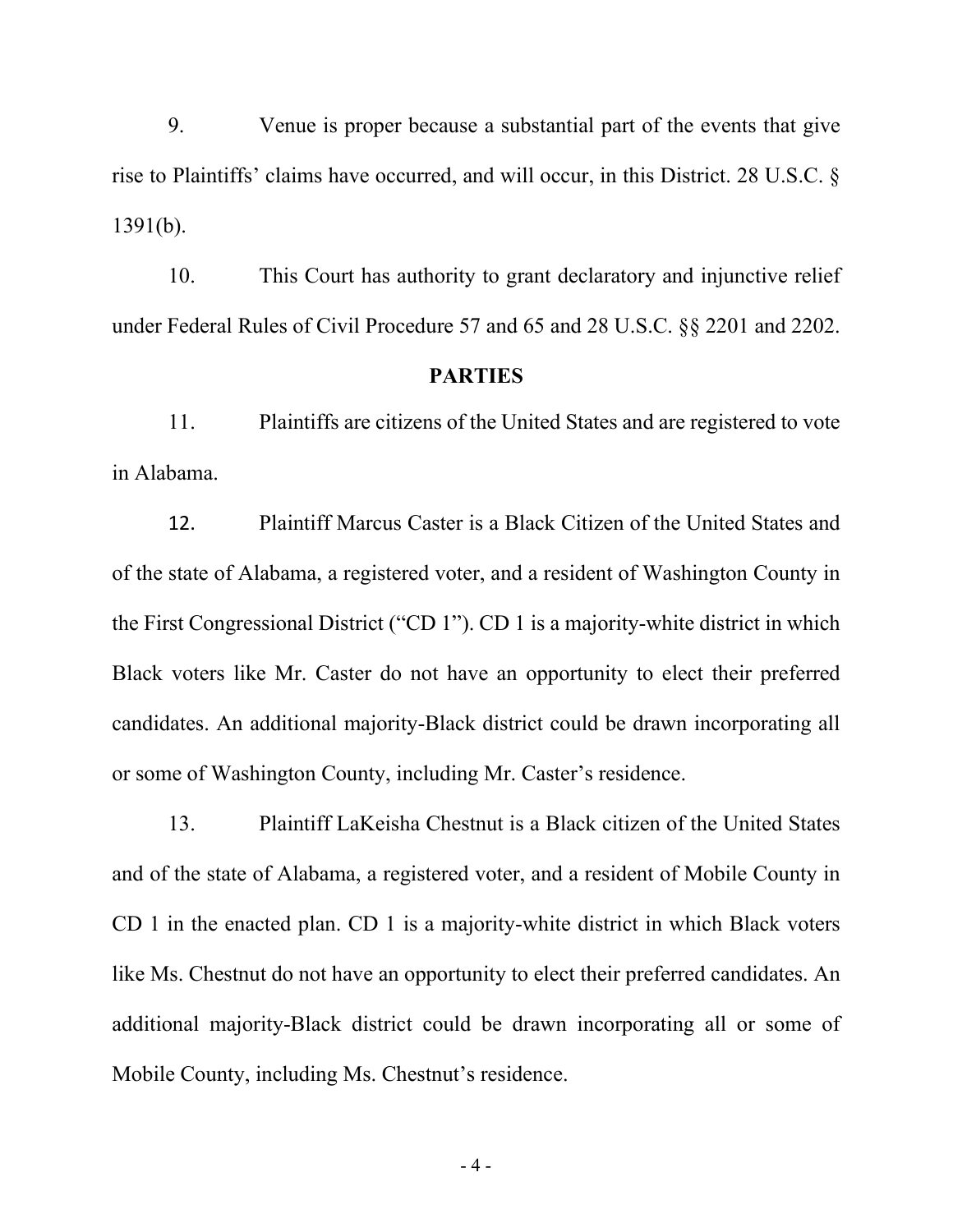14. Plaintiff Bobby DuBose is a Black citizen of the United States and of the state of Alabama, a registered voter, and a resident of Jefferson County in CD 7 in the enacted plan, in which Black voters like Mr. DuBose are packed, preventing the creation of an additional majority-Black district as required by the Voting Rights Act.

15. Plaintiff Benjamin Jones is a Black Citizen of the United States and of the state of Alabama, a registered voter, and a resident of Montgomery County in the Second Congressional District ("CD 2"). CD 2 is a majority-white district in which Black voters like Mr. Jones do not have an opportunity to elect their preferred candidates. An additional majority-Black district could be drawn incorporating all or some of Montgomery County, including Mr. Jones's residence.

16. Plaintiff Rodney Love is a Black citizen of the United States and of the state of Alabama, a registered voter, and a resident of Jefferson County in CD 7 in the enacted plan, in which Black voters like Mr. Love are packed, preventing the creation of an additional majority-Black district as required by the Voting Rights Act.

17. Plaintiff Manasseh Powell is a Black citizen of the United States and of the state of Alabama, a registered voter, and a resident of Montgomery County in CD 2. CD 2 is a majority-white district in which Black voters like Mr. Powell do not have an opportunity to elect their preferred candidates. An additional majority-

- 5 -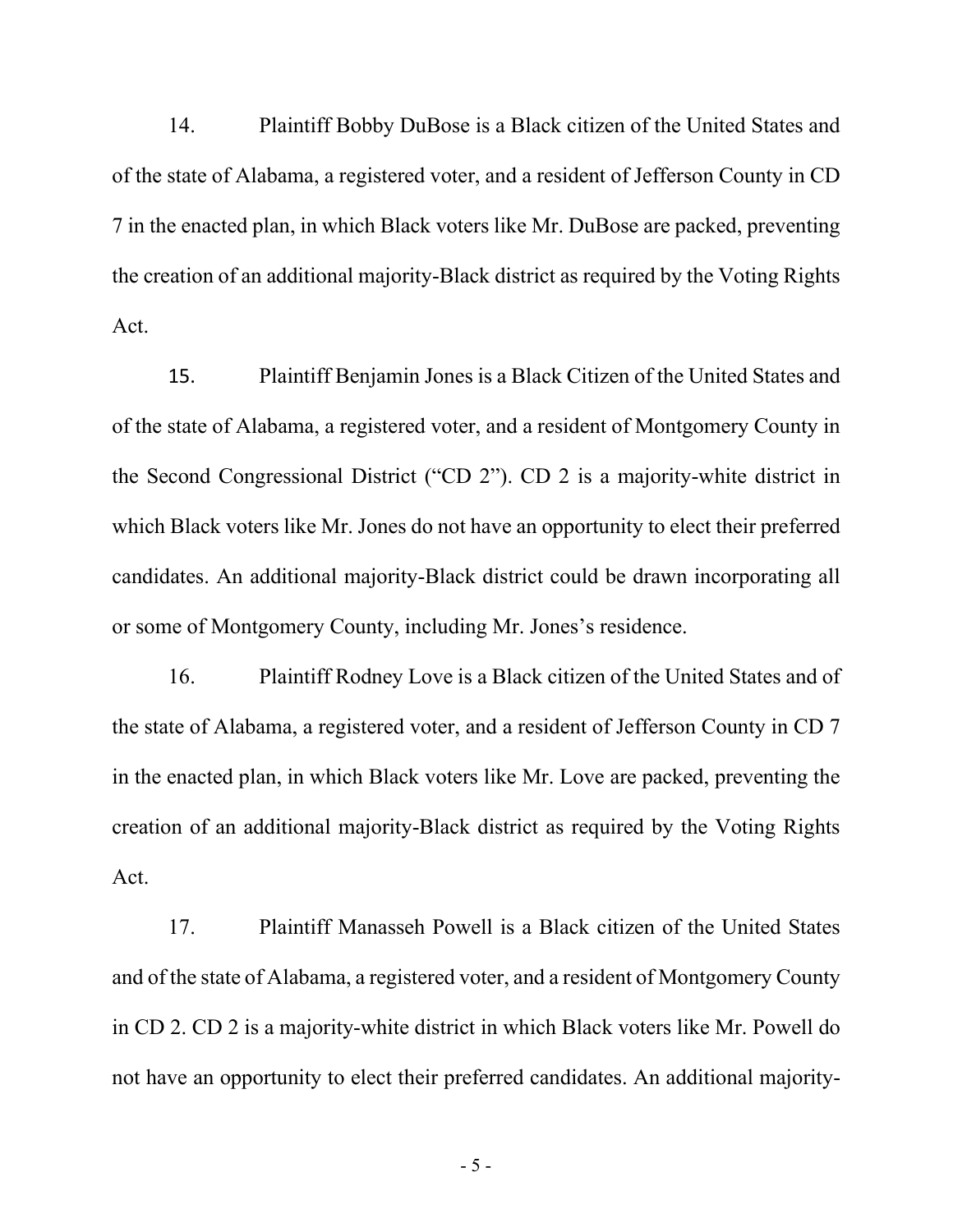Black district could be drawn incorporating all or some of Montgomery County, including Mr. Powell's residence.

18. Plaintiff Ronald Smith is a Black citizen of the United States and of the state of Alabama, a registered voter, and a resident of Bullock County in CD 2. CD 2 is a majority-white district in which Black voters like Mr. Smith do not have an opportunity to elect their preferred candidates. An additional majority-Black district could be drawn incorporating all or some of Bullock County, including Mr. Smith's residence.

19. Plaintiff Wendell Thomas is a Black citizen of the United States and of the state of Alabama, a registered voter, and a resident of Montgomery County in CD 2 in the enacted plan. CD 2 is a majority-white district in which Black voters like Mr. Thomas do not have an opportunity to elect their preferred candidates. An additional majority-Black district could be drawn incorporating all or some of Montgomery County, including Mr. Thomas's residence.

20. Defendant John H. Merrill is sued in his official capacity as the Secretary of State of Alabama. The Secretary of State is Alabama's chief election officer. Ala. Code  $\S$  17-1-3(a). In that capacity, he is responsible for providing uniform guidance for election activities and implementing the state's election laws and regulations, including HB 1. *Id.*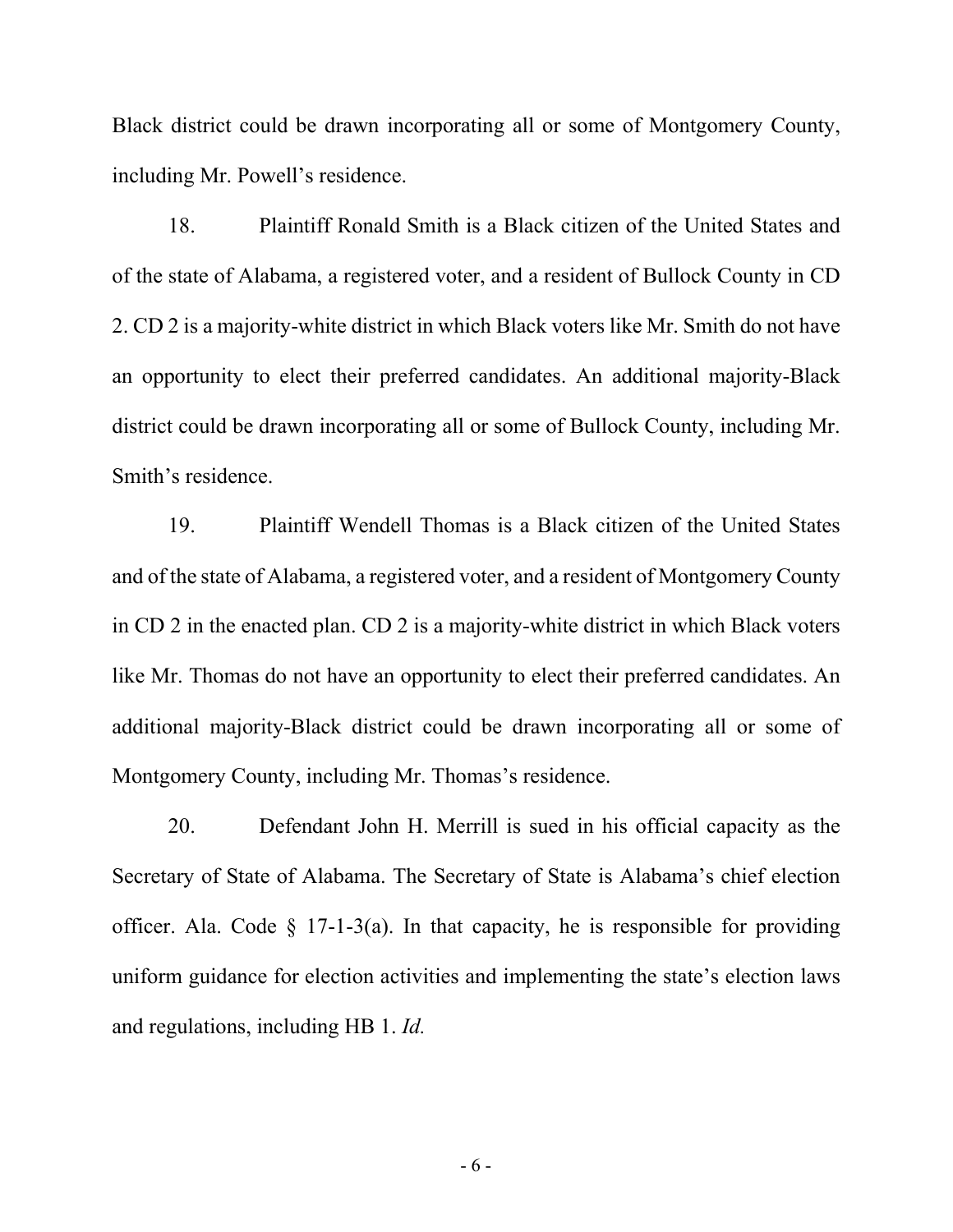#### **LEGAL BACKGROUND**

21. Section 2 of the Voting Rights Act, 52 U.S.C. § 10301(a), prohibits any "standard, practice, or procedure" that "results in a denial or abridgement of the right of any citizen of the United States to vote on account of race or color[.]" Thus, in addition to prohibiting practices that deny outright the exercise of the right to vote, Section 2 prohibits vote dilution. A violation of Section 2 is established if it is shown that "the political processes leading to nomination or election" in the jurisdiction "are not equally open to participation by [majority-Black voters] in that its members have less opportunity than other members of the electorate to participate in the political process and to elect representatives of their choice." 52 U.S.C. § 10301(b).

22. The dilution of voting strength "may be caused by the dispersal of [members of a racial or ethnic group] into districts in which they constitute an ineffective minority of voters or from the concentration of [members of that group] into districts where they constitute an excessive majority*.*" *Thornburg v. Gingles*, 478 U.S. 30, 46 n.11 (1986).

23. In *Thornburg v. Gingles*, the United States Supreme Court identified three necessary preconditions (the "*Gingles* preconditions") for a claim of vote dilution under Section 2 of the Voting Rights Act: (1) the minority group must be "sufficiently large and geographically compact to constitute a majority in a singlemember district"; (2) the minority group must be "politically cohesive"; and (3) the

- 7 -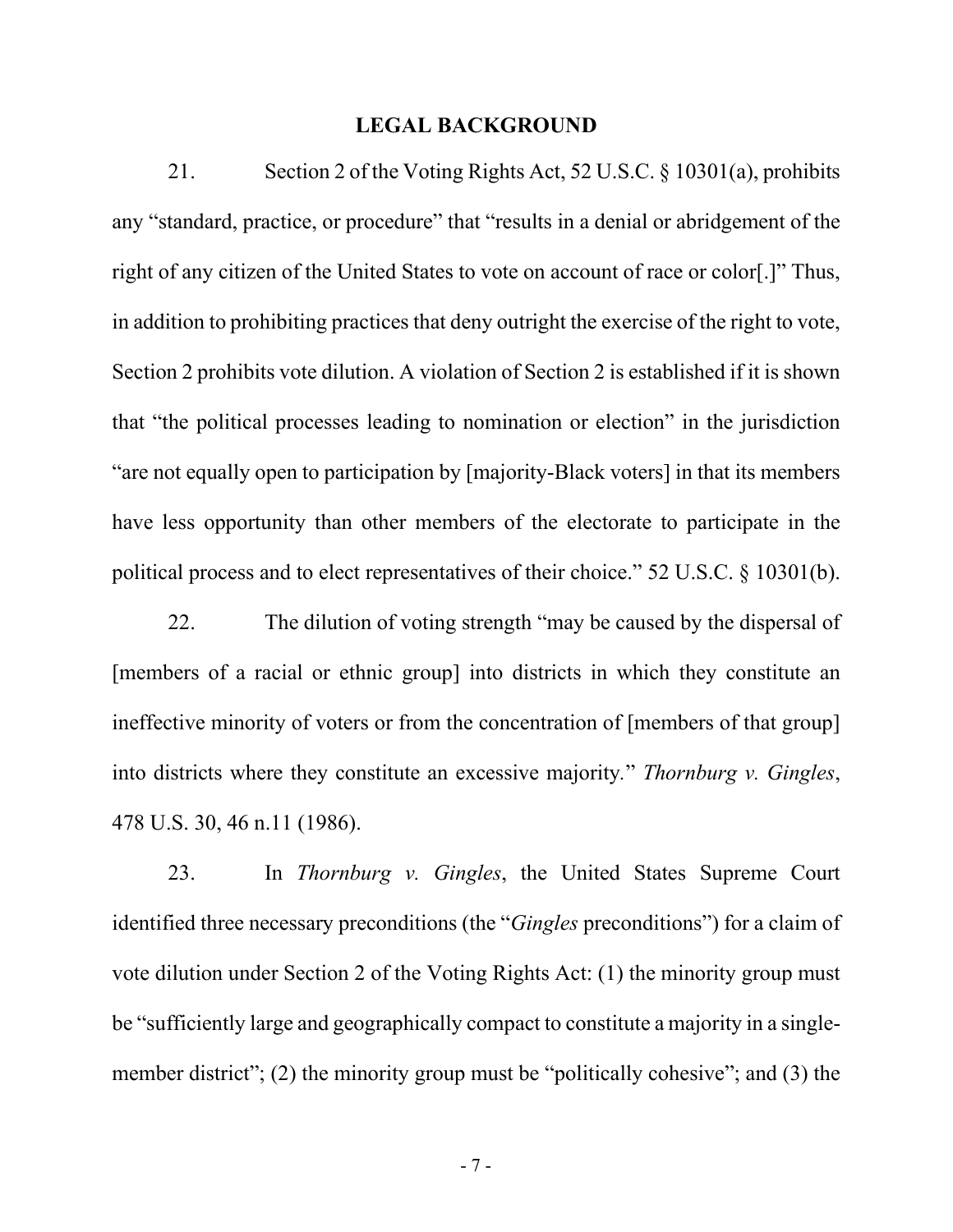majority must vote "sufficiently as a bloc to enable it . . . usually to defeat the minority's preferred candidate." 478 U.S. at 50-51.

24. Once all three preconditions are established, the statute directs courts to consider whether, under the totality of the circumstances, members of a racial group have less opportunity than other members of the electorate to participate in the political process and to elect representatives of their choice. 52 U.S.C. § 10301(b). The Senate Report on the 1982 amendments to the Voting Rights Act identifies several non-exclusive factors that courts should consider when determining if, under the totality of the circumstances in a jurisdiction, the operation of the electoral device being challenged results in a violation of Section 2.

25. These Senate factors include: (1) the history of official votingrelated discrimination in the state or political subdivision; (2) the extent to which voting in the elections of the state or political subdivision is racially polarized; (3) the extent to which the state or political subdivision has used voting practices or procedures that tend to enhance the opportunity for discrimination against the minority group, such as unusually large election districts, majority-vote requirements, and prohibitions against bullet-voting; (4) the exclusion of members of the minority group from candidate slating processes; (5) the extent to which minority group members bear the effects of discrimination in areas such as education, employment, and health, which hinder their ability to participate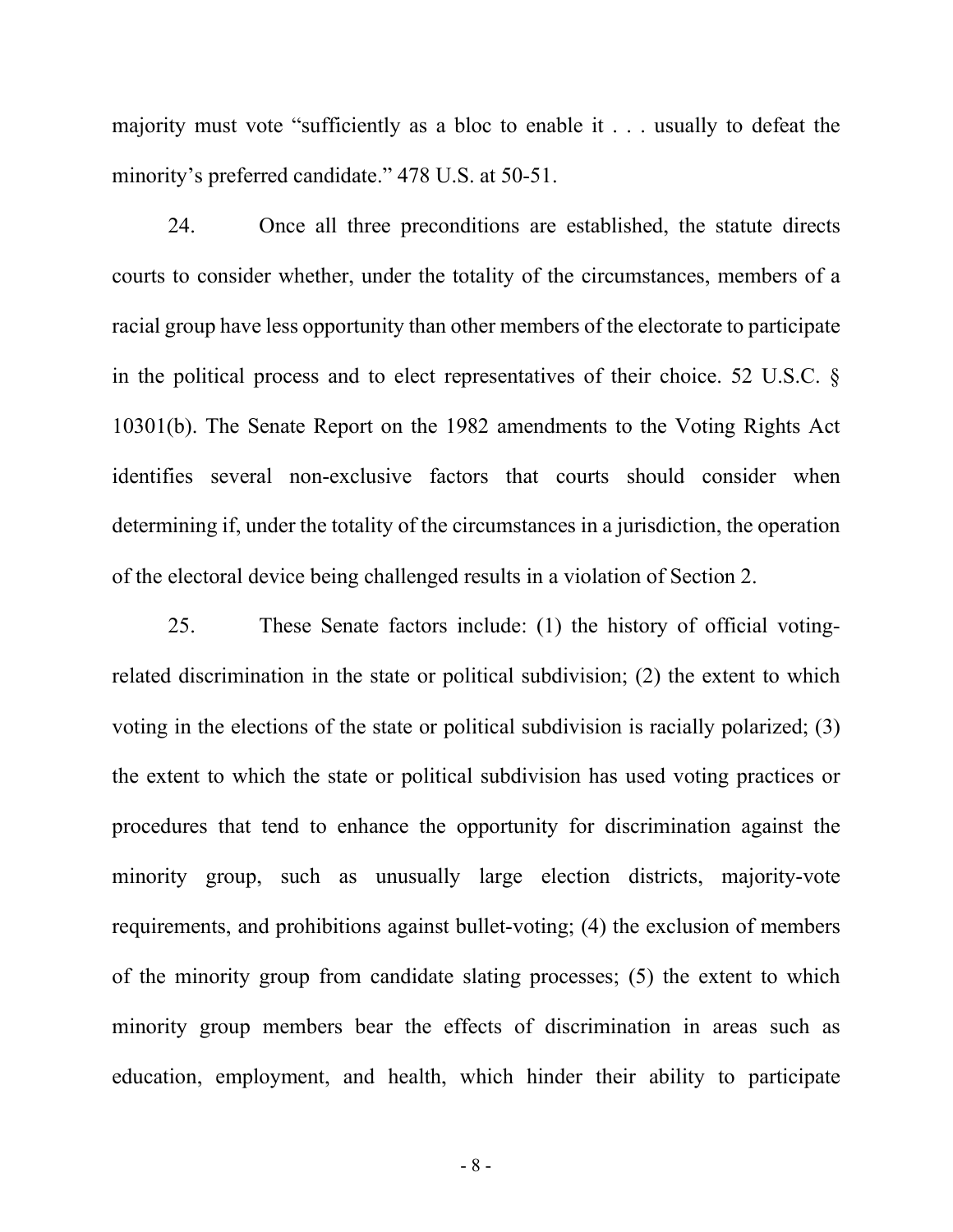effectively in the political process; (6) the use of overt or subtle racial appeals in political campaigns; and (7) the extent to which members of the minority group have been elected to public office in the jurisdiction.

26. The Senate Report itself and the cases interpreting it have made clear that "there is no requirement that any particular number of factors be proved, or that a majority of them point one way or the other." *United States v. Marengo Cnty. Comm'n*, 731 F.2d 1546, 1566 n.33 (11th Cir. 1984) (quoting S. Rep. No. 97- 417, at 29 (1982)); *see also id.* at 1566 ("The statute explicitly calls for a 'totalityof-the circumstances' approach and the Senate Report indicates that no particular factor is an indispensable element of a dilution claim.").

### **FACTUAL ALLEGATIONS**

# **A. Alabama's 2021 Redistricting Process**

27. The enacted plan is the product of a muddled and harried process, which left legislators little time to meaningfully consider alternative proposals and necessary redistricting criteria.

28. On October 26, 2021, two days before the Legislature took up redistricting in a special session, the Alabama Legislative Committee on Reapportionment held a hearing to approve plan proposals to be presented to the full Legislature. Committee members, however, were not sent the proposed plans until the night before the hearing, forcing them to vote and debate maps they had almost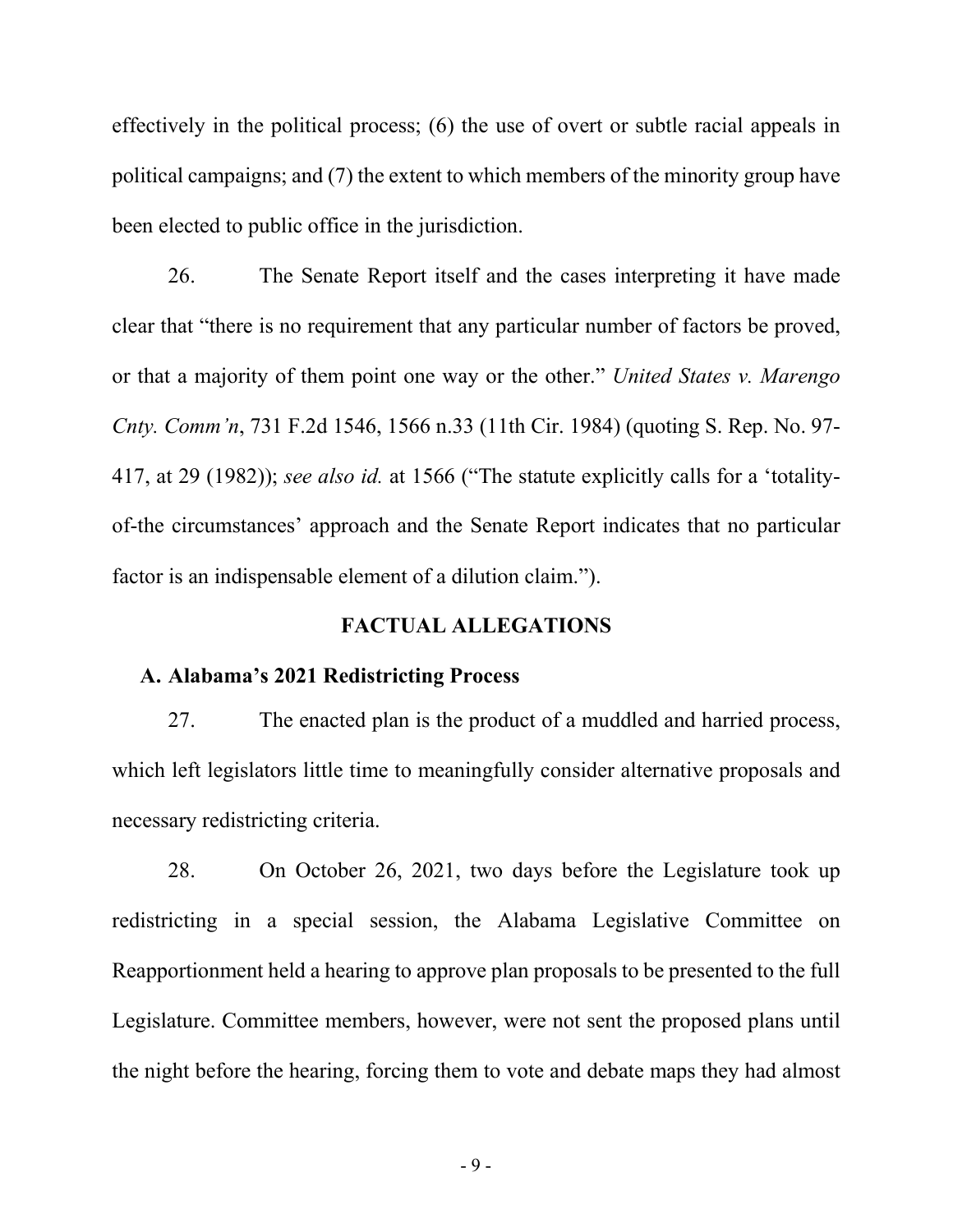no time to consider.

29. It quickly became apparent that no committee member understood why the maps were drawn the way they were. The chair of the committee explained that the proposed maps were drawn not by, or in coordination with, committee members but rather were the product of committee staff and the committee's attorney. It was also revealed that the proposed maps were not subjected to functional or racial polarization analyses, tests critical to determining whether a plan complies with Section 2 of the Voting Rights Act.

30. Many committee members found these substantive and procedural flaws fatal to the committee's work and implored the chair to postpone approval of the maps until members could meaningfully consider the proposals and to allow time to determine whether the maps complied with the Constitution and the Voting Rights Act. Members were emphatic that to do otherwise would make a mockery of the committee's work and leave them unable to intelligently explain the advantages or disadvantages of the ultimately approved proposals to the full legislature.

31. These objections were overruled or voted down along party lines by the Republican-led committee. In the end, each proposal, including the congressional plan that formed the basis of the enacted map, were approved only by Republican committee members who had fewer than 24 hours to consider the proposals for which they voted.

 $-10-$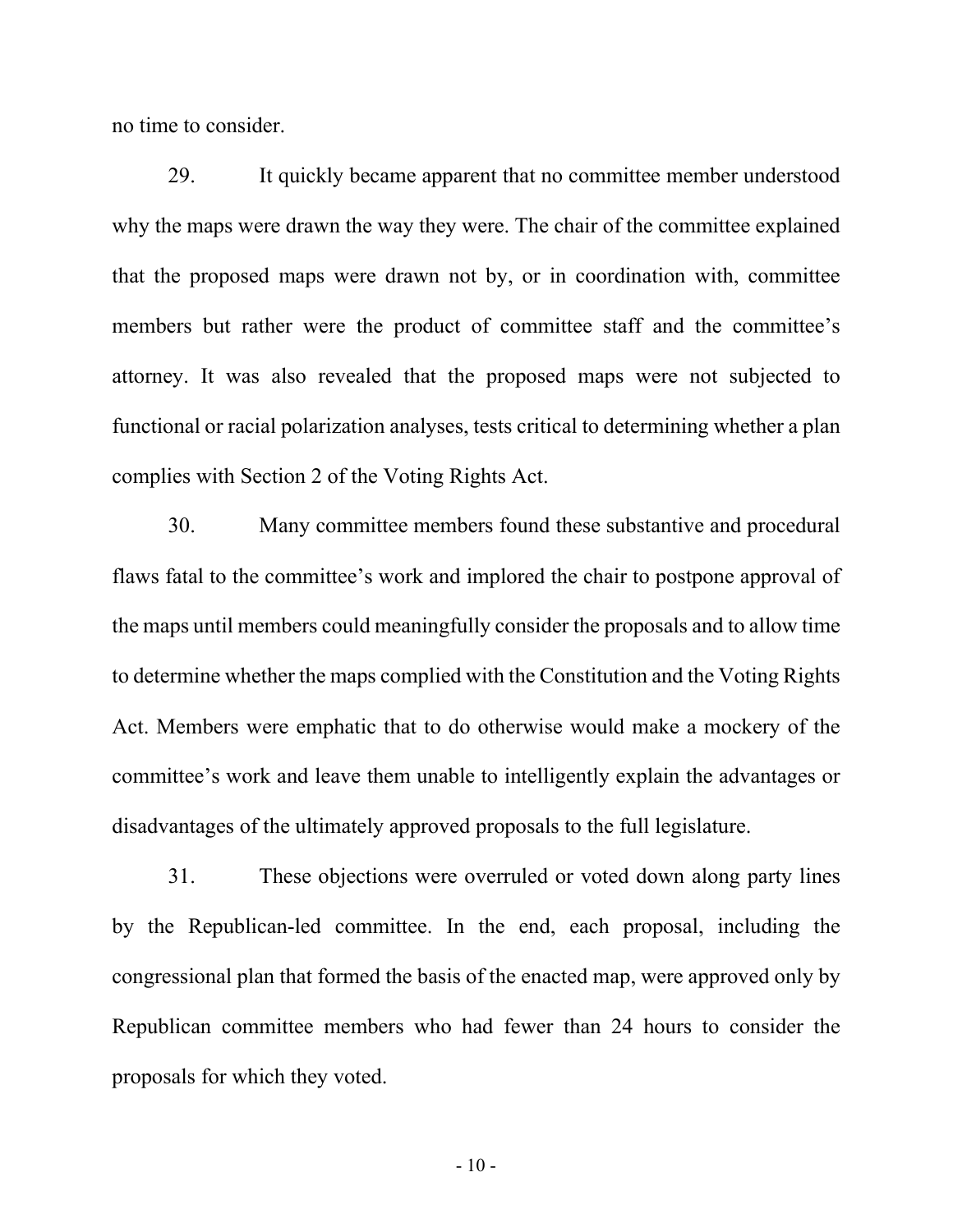32. The Legislature's special session was no less perfunctory. The Legislature began formally considering map proposals on October 28, 2021. By November 1, 2021, the congressional map had passed the House. And by, November 3, 2021, it was approved by the senate. Throughout the session, Democratic legislators criticized the law's passage as irreparably flawed, leaving legislators little time to consider the map and in the dark as to the data and process that led to the map's drawing. Moreover, many legislators lamented the enacted map's failure to create a second majority-Black district and emphasized the state's continued practice of stymying Black representation within the state.

33. Governor Kay Ivey signed HB 1 into law on November 4, 2021.

## **B. The 2021 Congressional Redistricting Plan**

34. The enacted congressional plan contains only a single majority-Black district—CD 7—despite Black Alabamians composing over 27 percent of the state's population. CD 7 is heavily Black and includes nearly 30% of Alabama's Black population. $<sup>1</sup>$  $<sup>1</sup>$  $<sup>1</sup>$ </sup>

35. Enacted CD 7 includes Jefferson, Tuscaloosa, Pickens, Greene, Sumter, Hale, Perry, Dallas, Montgomery, Lowndes, Wilcox, Marengo, Choctaw,

<span id="page-10-0"></span><sup>&</sup>lt;sup>1</sup> For purposes of this Complaint, "Black" represents any person who selected "Black" or African Am." on the Census form, regardless of whether they also selected another race, and regardless of whether they indicated they were of "Hispanic, Latino, or Spanish origin."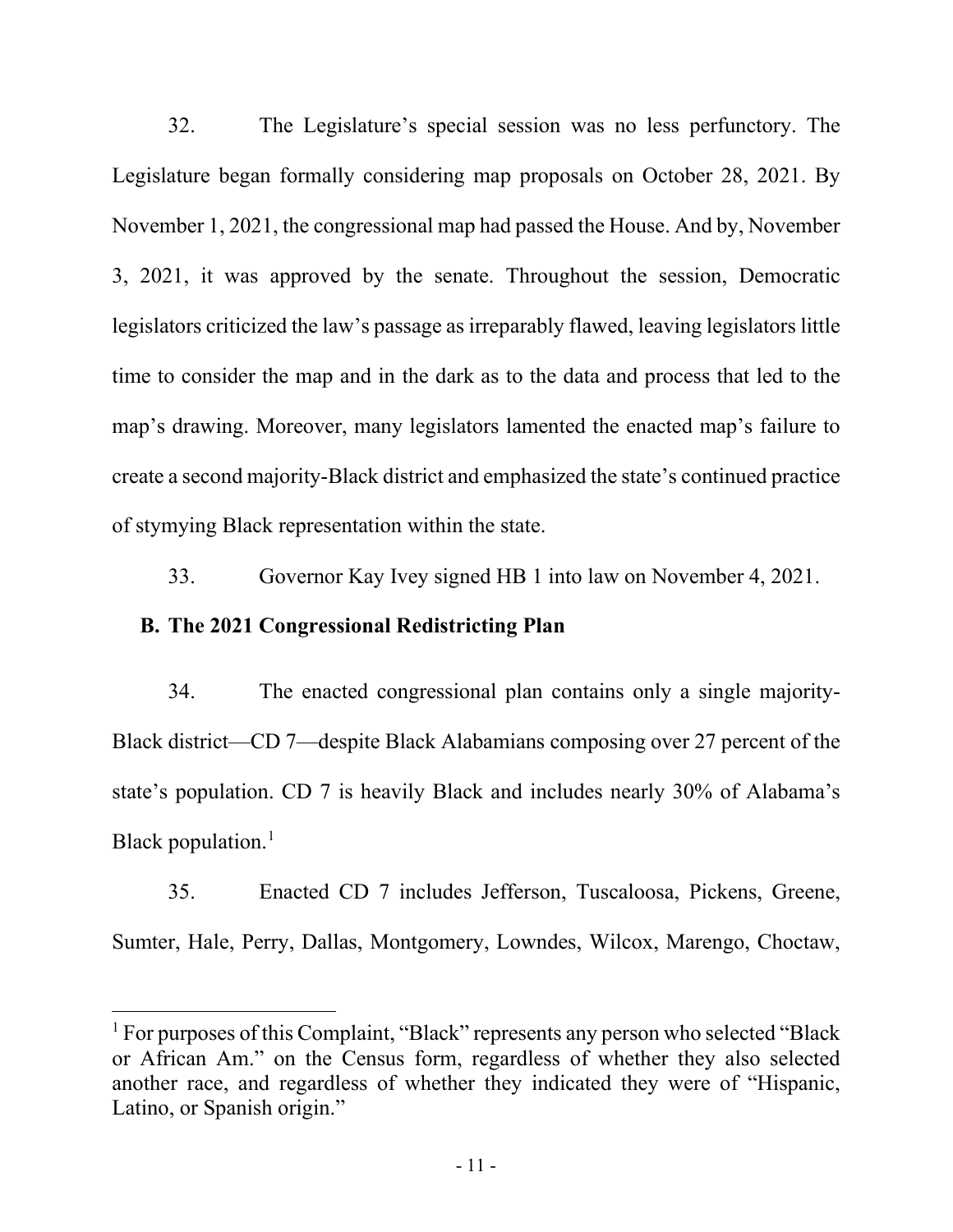and Clarke Counties.

36. HB 1 "cracks" Black voters in surrounding districts CDs 1, 2, and 3 and "packs" Black voters into CD 7, preventing the emergence of a second congressional district in which Black voters would have an opportunity to elect their candidates of choice.

37. This is all despite the state's rising Black population. Between 2010 and 2020, Alabama's population increased from 4,779,736 to 5,024,279, a 5.1 percent increase. Thirty-four percent of that population increase is attributable to Black residents.

38. By combining cracked Black populations in CDs 1, 2, and 3 and unpacking CD 7, the Alabama mapdrawers could have drawn two majority-Black districts, as required by Section 2 of the Voting Rights Act.

39. Each of the three districts among which the Black population is significantly cracked—CDs 1, 2, and 3—includes at least one significant Black population center in an otherwise overwhelmingly white district. For example, CD 3 contains Macon County, which is home to the historically Black college Tuskegee University and has a Black population of 80.4 percent. Similarly, CD 1 includes Mobile County, which has a Black population of 36.2 percent, and Monroe County, which has a Black population of 41.0 percent. Montgomery County, which has a Black population of 59.3 percent is split between CDs 2 and 7. The Black population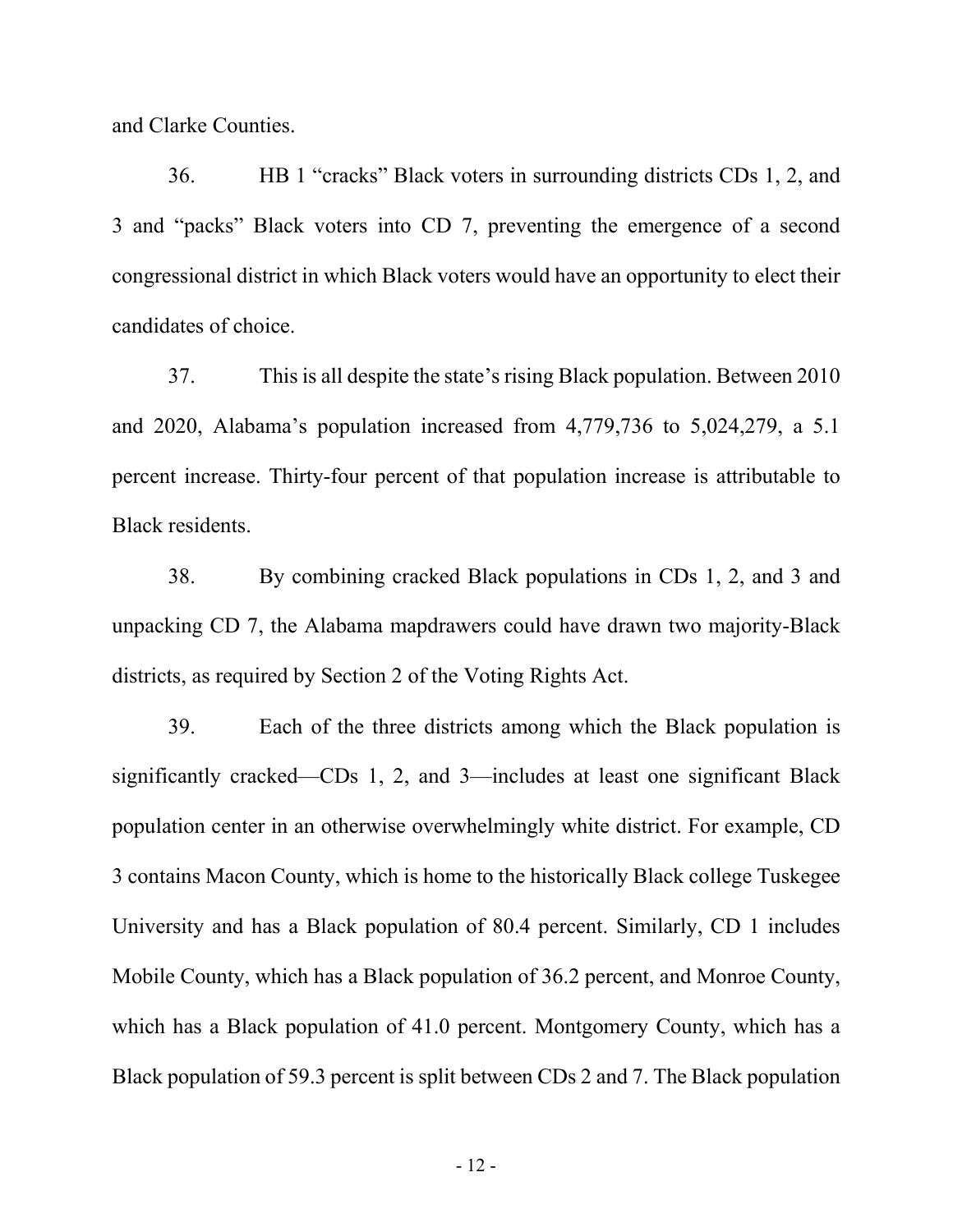in the eastern portion of Alabama is split in two by the border between CDs 2 and 3.

40. HB 1's cracking of the state's Black population is exemplified by the splitting of the state's historical Black Belt. Located in the south-central region of Alabama, the Black Belt was originally named for its rich black soil, but over time came to be associated with the slave labor that soil attracted. Today the Black Belt region refers to the state's counties with the largest Black populations. As Booker T. Washington explained in 1901, the Black Belt was "the part of the South where the slaves were most profitable, and consequently they were taken there in the largest numbers."

41. According to the Center for Business and Economic Research at the University of Alabama, the "traditional counties" of the Alabama Black Belt include Sumter, Choctaw, Greene, Hale, Marengo, Perry, Dallas, Wilcox, Lowndes, Butler, Crenshaw, Montgomery, Macon, Bullock, Pike, Barbour, and Russell Counties. The counties that surround the Black Belt, such as Washington, Mobile, Clarke, Escambia, and Monroe Counties, are also known for their large Black populations.

42. In HB 1, the Black Belt and its surrounding counties are split among four congressional districts—CDs, 1, 2, 3, and 7.

43. Rather than crack and pack Black voters in these districts, a second majority-Black district could have been drawn in CD 2 in any number of

- 13 -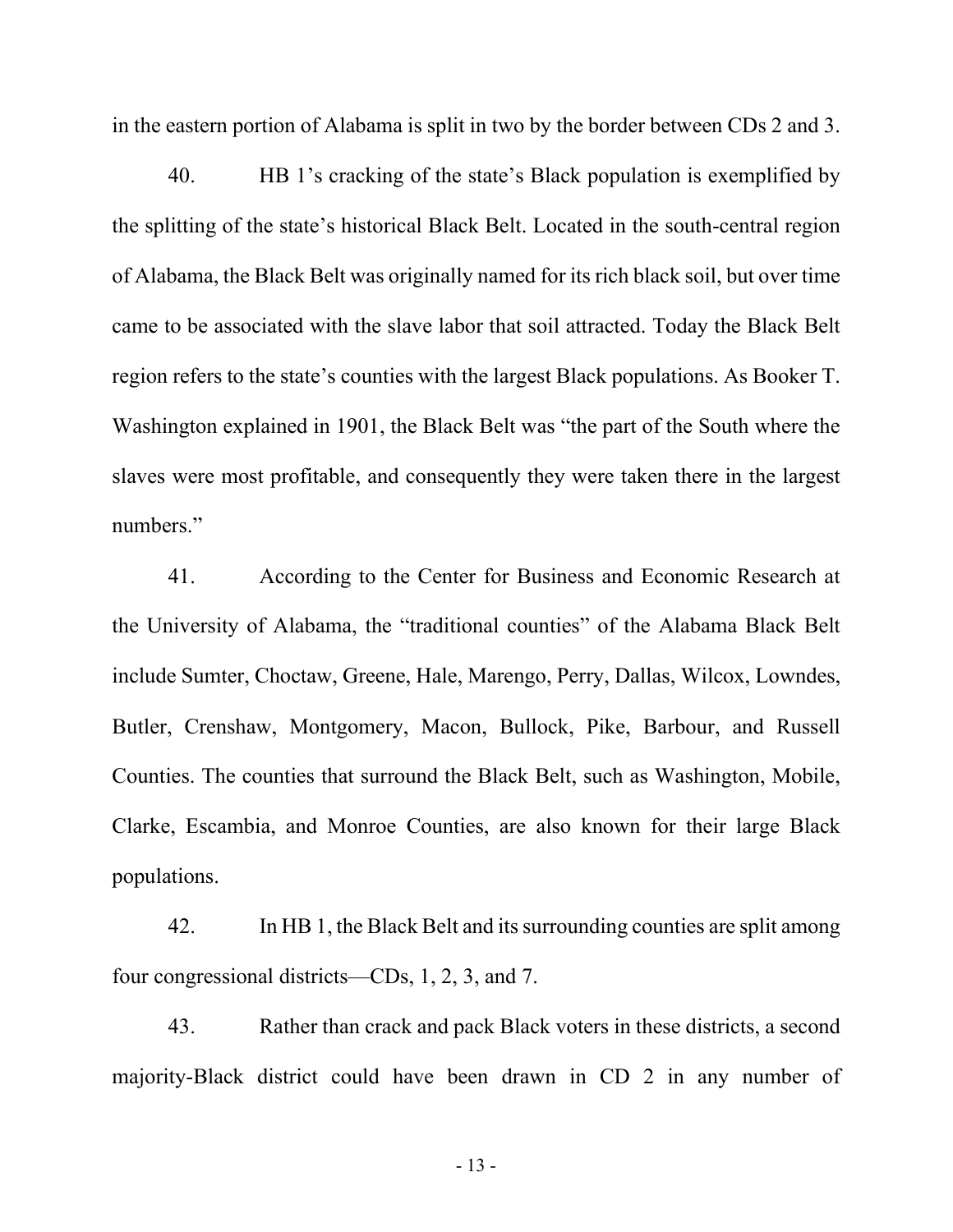configurations. As just one example, CD 2 could be drawn to include all of Montgomery County and to encompass Black Belt counties in the western part of the state, ceding the state's southernmost counties to CD 1. This configuration would have resulted in two majority-Black districts, CDs 2 and 7, while adhering to each of the state's redistricting criteria.

44. Indeed, the Legislature could have reached this result by any number of variations on a similar configuration, suggesting that rather than embrace a natural second majority-Black district, the Legislature worked to avoid one.

### **C. Racial Polarization in Alabama**

45. Voting in Alabama is racially polarized. Black voters in Alabama are politically cohesive and overwhelmingly support Democratic candidates. The white majority in Alabama is also politically cohesive, overwhelmingly supports Republican candidates, and historically votes as a bloc to defeat Black voters' candidates of choice.

46. The last time voters in CD 1 elected a Black candidate to represent them in Congress, for example, was during Reconstruction. Indeed, while about a quarter of the voting age population in CD 1 is Black, white Republicans have been continuously elected to represent CD 1 since 1965.

47. In 2020, exit polling showed that 89 percent of Black voters in Alabama supported President Biden in the presidential election while 77 percent of

- 14 -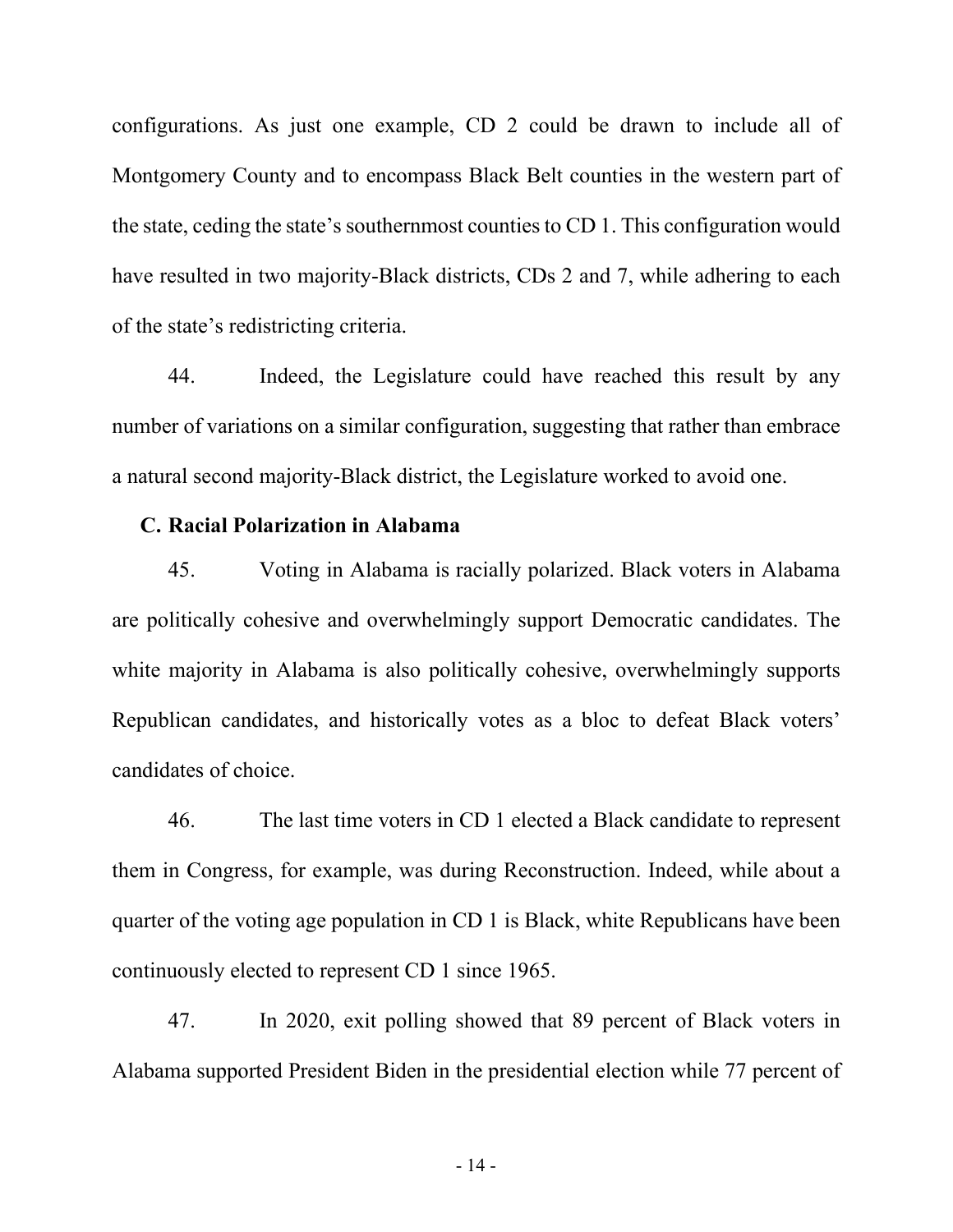white Alabamians voted for former President Trump.

48. Federal courts have consistently found that voting in Alabama is and remains severely racially polarized. In *Buskey v. Oliver*, for example, the U.S. District Court for the Middle District of Alabama concluded that the City of Montgomery, which is the county seat of Montgomery County in the Black Belt, is "a city still polarized by race, with only white council members being elected from predominantly white council districts and with only black council members being elected from predominantly black council districts." 565 F. Supp. 1473, 1482 (M.D. Ala. 1983).

49. In *United States v. Dallas County Commission*, 739 F.2d 1529, 1536 (11th Cir. 1984), the Eleventh Circuit found that racially polarized voting existed in Dallas County elections for the period from 1966 through 1978. On remand, the U.S. District Court for the Southern District of Alabama determined that voting patterns in Dallas County remained polarized along racial lines between 1978 and 1986. *United States v. Dallas Cty. Comm'n*, 636 F. Supp. 704, 710 (S.D. Ala. 1986).

50. And in 2011, the Middle District of Alabama recognized "[i]n an era when the degree of racially polarized voting in the South is increasing, not decreasing, Alabama remains vulnerable to politicians setting an agenda that exploits racial differences." *United States v. McGregor*, 824 F. Supp. 2d 1339, 1347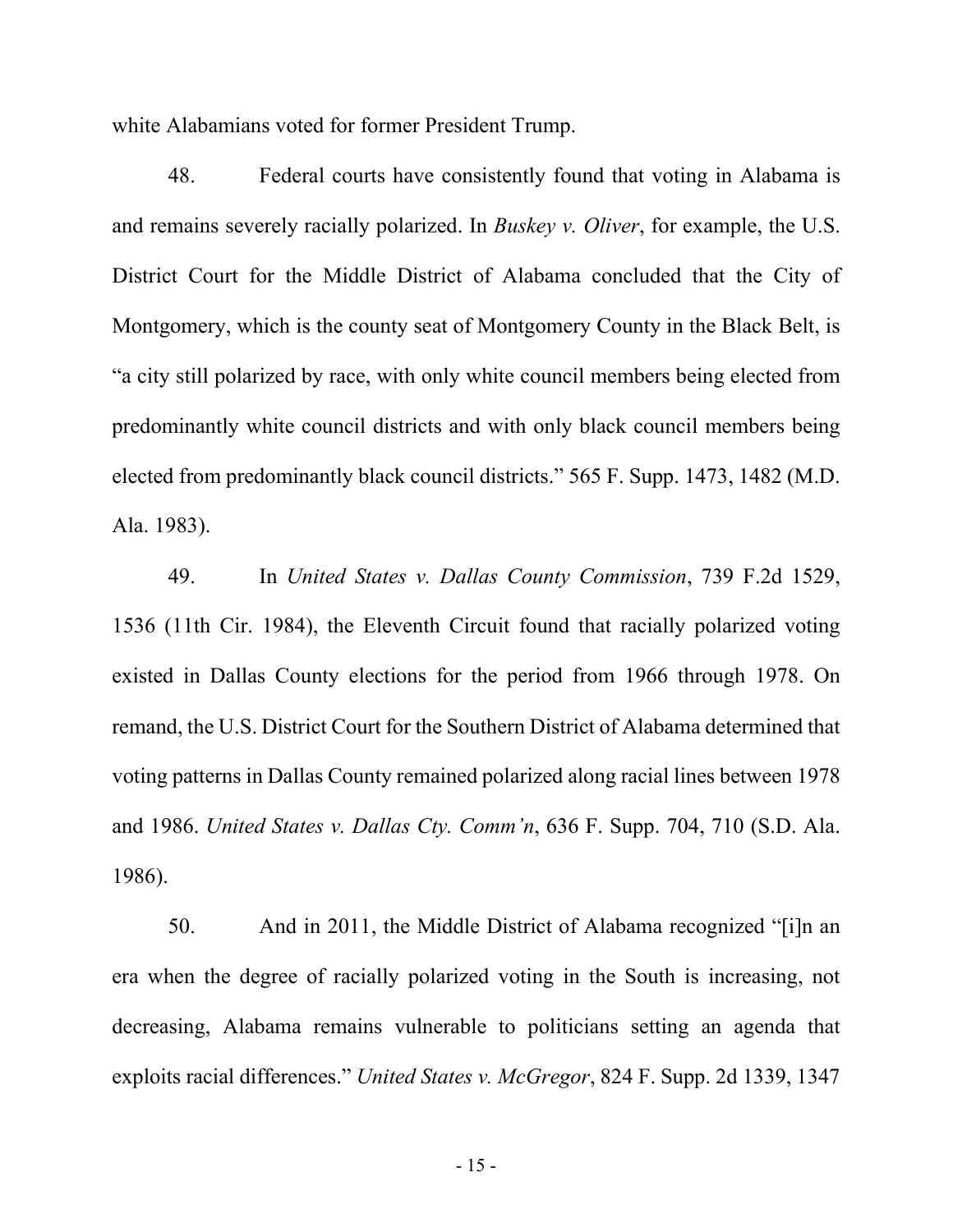(M.D. Ala. 2011) (internal quotation marks omitted); *see also Dillard v. Baldwin Cnty. Comm'n*, 222 F. Supp. 2d 1283, 1290 (M.D. Ala. 2002) ("[B]lack citizens of Baldwin County still suffer from . . . racially polarized voting and from historically depressed conditions, economically and socially.") *aff'd*, 376 F.3d 1260 (11th Cir. 2004).

51. The cause of the state's racial polarization can be found in its long history of racial discrimination: "Racial bloc voting by whites is attributable in part to past discrimination, and the past history of segregation and discrimination affects the choices of voters at the polls." *Brown v. Bd. of Sch. Comm'rs of Mobile Cnty.*, 542 F. Supp. 1078, 1094 (S.D. Ala. 1982), *aff'd*, 706 F.2d 1103 (11th Cir. 1983), *aff'd* 464 U.S. 1005 (1983).

### **D. Alabama's History of Racial Discrimination**

52. In a region infamous for its racial discrimination, Alabama stands out. After nearly a century of formal disenfranchisement, Reconstruction granted Black Alabamians the right to vote. Almost immediately afterward, however, Alabama embarked on what would become a centuries-long program to ensure Black citizens could never exercise that right. At first manifesting in literacy tests and poll taxes, Alabama's effort to discriminate against Black voters morphed over time into white primaries, and eventually into the vote dilution reflected in the map at issue in this litigation.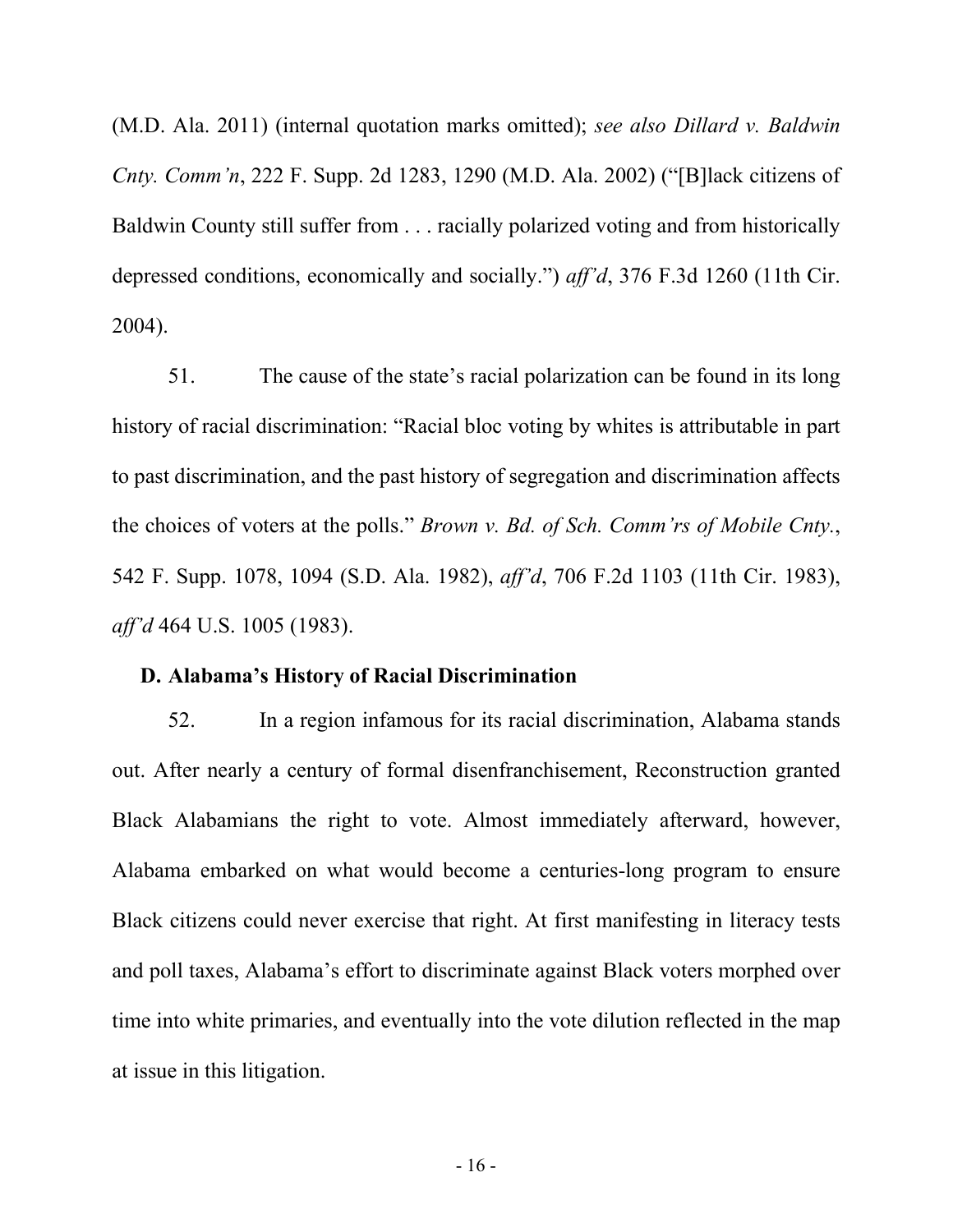53. Consider first Alabama's 1901 constitutional convention. The state ratified voter restrictions such as literacy tests, employment and property requirements, and a cumulative poll tax, which formed a legal blockade against the Black vote.

54. The state's intentions were obvious. The President of the constitutional convention, John B. Knox, explained that the purpose of the convention was "to establish white supremacy in this State," asserting that within

the white man [is] an inherited capacity for government, which is wholly wanting in the Negro. Before the art of reading and writing was known, the ancestors of the Anglo-Saxon had established an orderly system of government . . . the Negro on the other hand, is descended from a race lowest in intelligence and moral perceptions of the races of men.

55. Delegates to the convention both understood and desired that these laws would restrict the Black vote. It was the judgment of one delegate that "th[e] poll tax qualification is the most important provision" in the proposed constitution because "in the Black Belt and . . . in many counties in the state, there is a large percentage of those young Negroes who are coming of age that will be able to read and write, [and] therefore will be qualified under the provisions of this article" to vote. "The only safety valve," he continued, "that is contained in this article, after 1903 for a large proportion of the Negroes in this State is this Poll tax of \$1.50." *United States v. Alabama*, 252 F. Supp. 95, 99 (M.D. Ala. 1966). Alabama "want[ed] that poll tax to pile up so high that [Black voters] will never be able to vote again."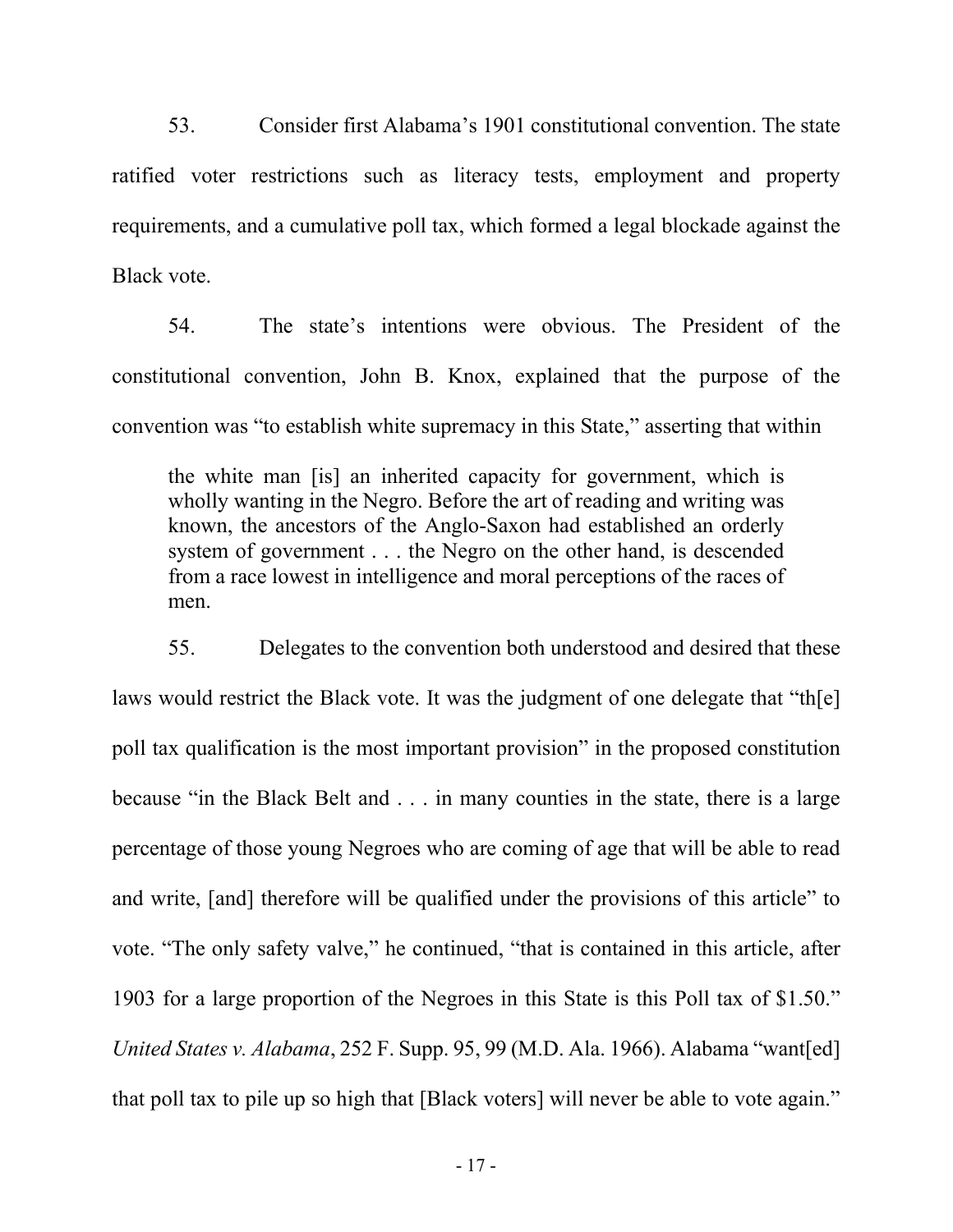*Id.* The State's poll tax would exist until 1966, when a federal court finally struck it down. *Id.* 

56. At the same time that Alabama actively worked to disenfranchise Black voters, it strove to protect the enfranchisement of white voters. For example, to avoid unintentionally suppressing white voters, the 1901 constitution provided "grandfather clauses" that exempted voters from the constitution's voter suppression provisions if they could show, for example, a vague level of "understanding" of the U.S. Constitution or that they were veterans or descendants of veterans, requirements very few Black Alabamians at the time could meet.

57. The effect of the 1901 constitution on the Black vote was staggering. In 1900 there were approximately 181,000 registered Black male voters in Alabama. By 1903, there were 3,000.

58. For Alabama, even 3,000 Black voters were still too many. The state's voter suppression laws brought about one-party rule in Alabama, shifting the importance of the general election to the primary. Realizing that excluding Black voters from primary contests would effectively eliminate the chance for Black voters to influence the outcome of any election, Alabama legislators seized the opportunity by inventing the all-white primary system. Alabama expressly excluded Black voters from participating in primary elections, cutting off Black Alabamians from any hope of political power.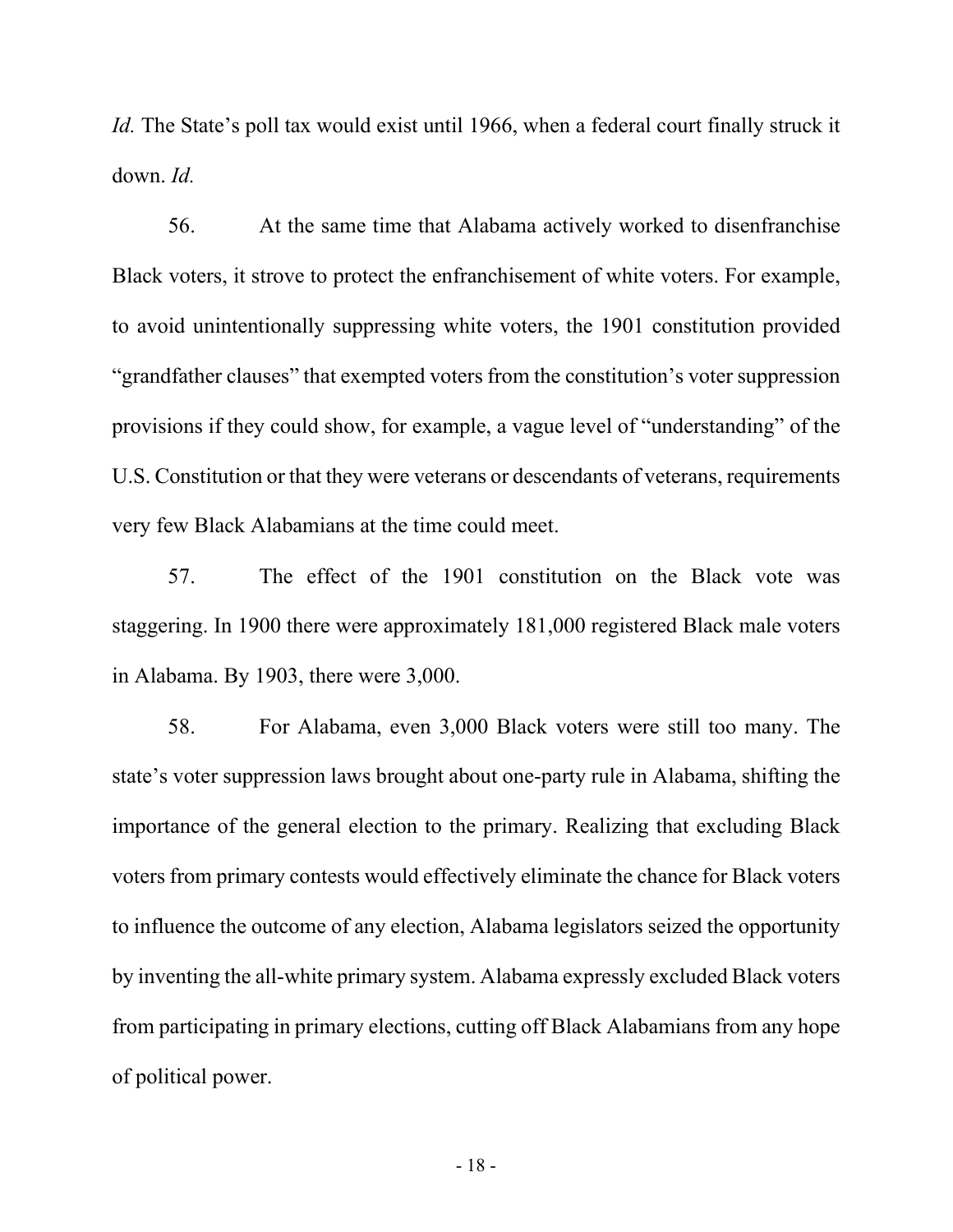59. Alabama fiercely defended its right to disenfranchise its Black citizens in the face of federal interference. Fearing that the United States Senate would pass a law eliminating the state's poll tax, the Alabama Legislature in 1942 congratulated its U.S. Senators on "their magnificent fight against the measure now pending in Congress which is calculated to destroy our Poll Tax Law." *Id.* at 102.

60. Legal upsets, however, only emboldened Alabama. After the Supreme Court found the use of white-only primaries unconstitutional in *Smith v. Allwright*, 321 U.S. 649 (1944), Alabama ratified a new constitutional amendment that would require new voting registrants to "understand and explain," and read and write, an article of the U.S. Constitution. Like its predecessors, this voting measure was motivated by racial discrimination. One drafter of the amendment explained that the "understanding" clause would give "discretion to the Board of Registrars and enable them to prevent from registering those elements in our community which have not yet fitted themselves for self-government."

61. A court ultimately concluded that the "understanding" clause was unlawful, but Alabama quickly replaced it with a questionnaire that took advantage of the state's racial disparity in education to bar Black voters from the polls. One academic explained that even an "honestly designed educational test" would "bar the ballot to the great mass of uneducated Negroes."

62. The state's effort to disenfranchise Black voters extended to its

- 19 -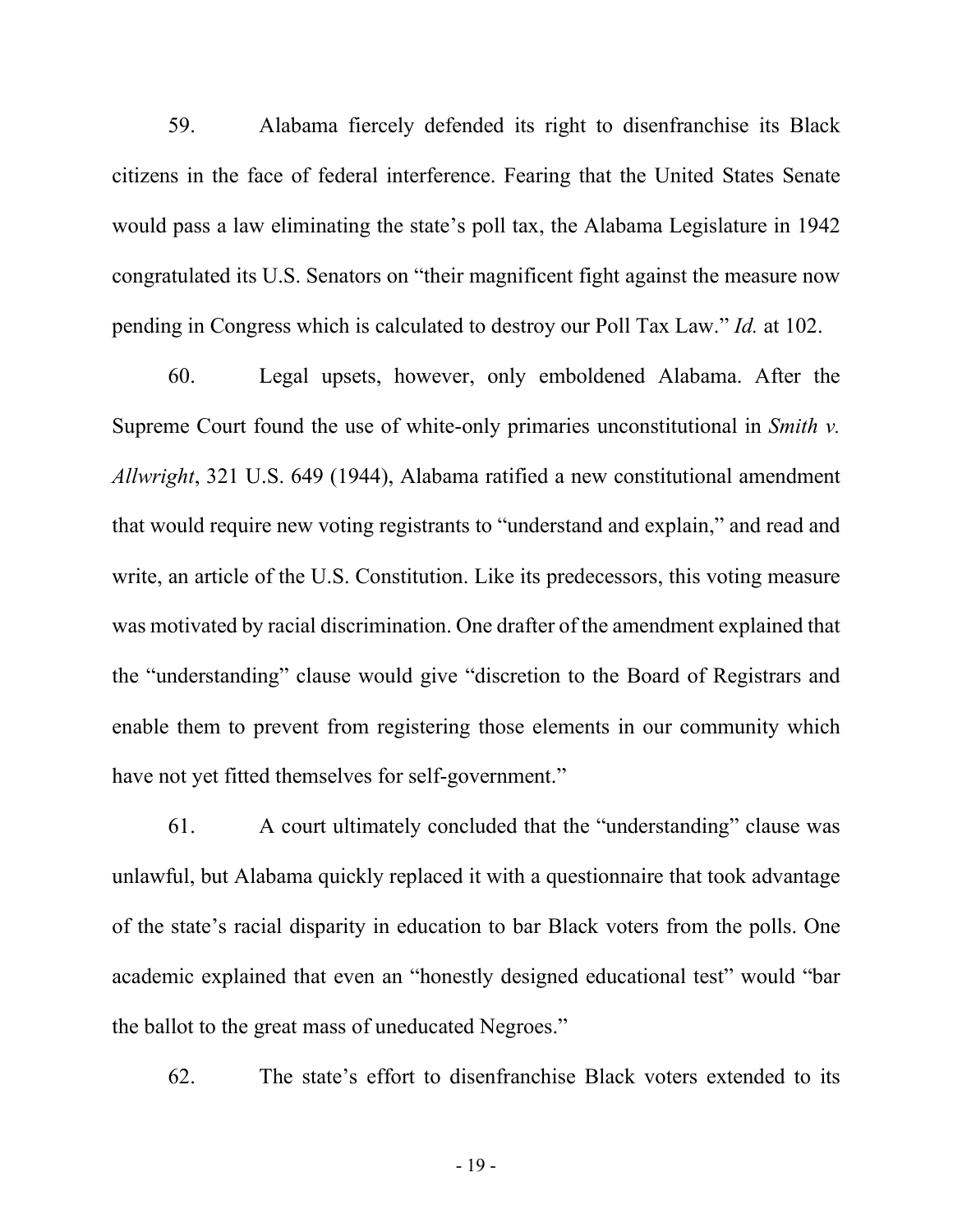electoral devices. For example, Alabama embraced at-large elections whenever it perceived a threat of meaningful Black voter participation to dilute the Black vote. Alabama also passed a bill eliminating "single-shot" voting, which had previously enabled "a minority group to win some at-large seats if it concentrates its vote behind a limited number of candidates and if the vote of the majority is divided among a number of candidates." *City of Rome v. United States*, 446 U.S. 156, 184 n.19 (1980), *abrogated by Shelby Cnty. v. Holder*, 570 U.S. 529 (2013).

63. Further, in a primitive form of gerrymandering that would portend the more sophisticated line drawing to come, the city of Tuskegee redrew its city limits in 1957 to oust Black residents and eliminate their ability to influence city council elections. This flagrantly discriminatory gerrymander would be declared unconstitutional by the Supreme Court three years later in *Gomillion v. Lightfoot*, 364 U.S. 339 (1960).

64. This period in the state's centuries-long effort to disenfranchise Black voters culminated in 1965 on "Bloody Sunday." On March 7, 1965, nonviolent activists began a march from Selma to Montgomery to protest Alabama's voter suppression laws and practices. As the marchers crossed the Edmund Pettus Bridge, Dallas County Sheriff Jim Clark directed state troopers to attack the unarmed activists with billy clubs and tear gas. The country and world watched in horror.

65. Bloody Sunday and the public outcry it produced motivated

 $-20-$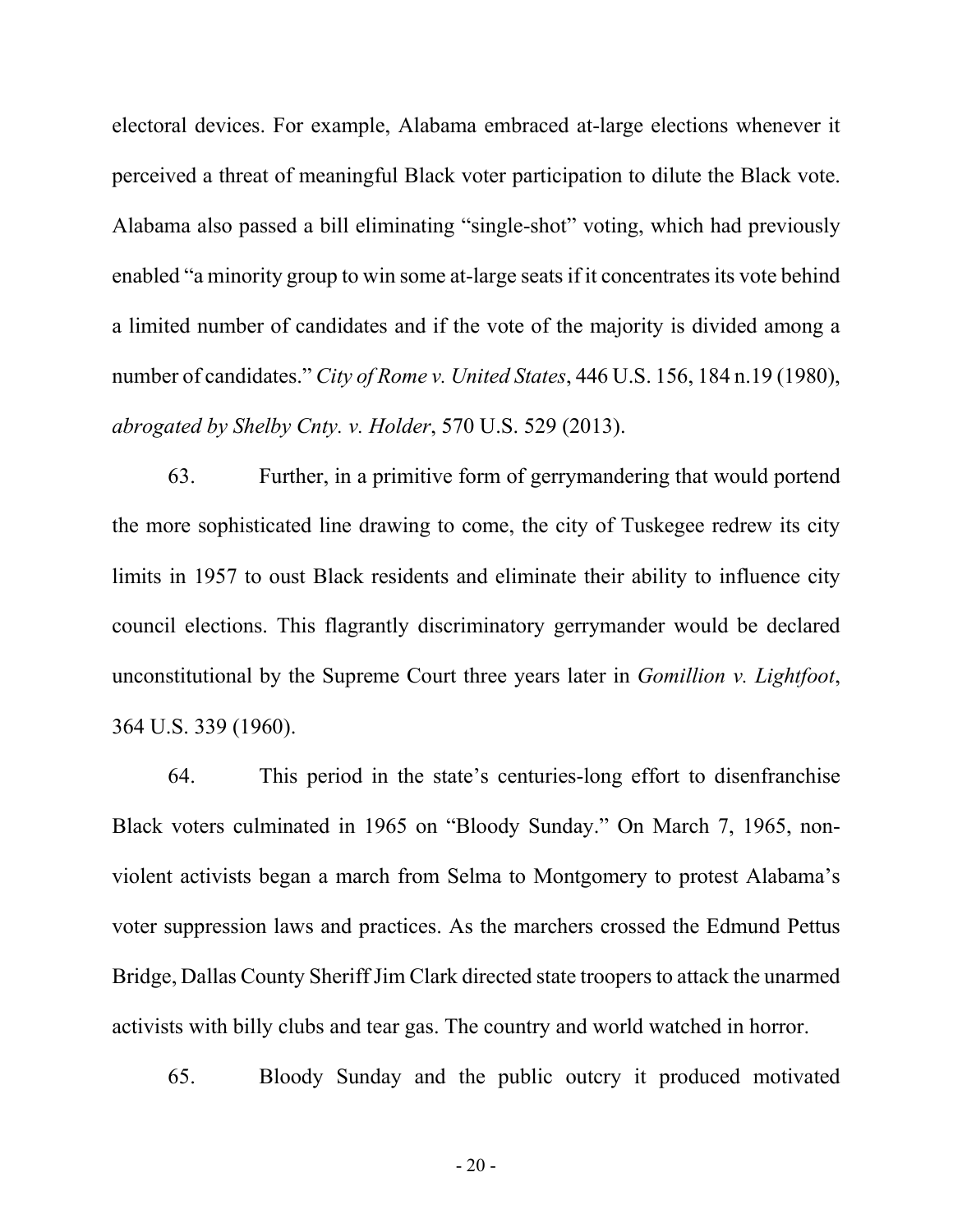Congress to pass the landmark Voting Rights Act in August 1965. Because of the state's history of adopting and enforcing unconstitutional devices designed to disenfranchise Black voters, Alabama was deemed a "covered" state under the Voting Rights Act, requiring Alabama to submit changes to its electoral practices or procedures to the U.S. Department of Justice or to a Federal District Court for approval.

66. The Voting Rights Act was not the cure-all the country had hoped for: Alabama has remained incorrigibly committed to voter suppression.

67. From the Act's passage in 1965 to 1982, when the Voting Rights Act was reauthorized, the Department of Justice was forced to send election observers to Alabama a staggering 107 times to prevent Alabama from restricting Black voters from accessing the polls. Between 1982 and 2006, the Department sent observers to the state another 91 times. In 1992, for example, the Department sent officials to Greensboro, Alabama after white election officials—incensed by the election of the first Black officials to local office—sought to prevent Black voters from entering polling places. All told, between 1965 and 2013 the Department blocked at least 100 of Alabama's proposed voting changes under the Voting Rights Act's preclearance process. *See* U.S. Dep't of Justice, Civil Rights Division, Voting Section, Voting Determination Letters for Alabama, [http://www.justice.gov/crt/records/vo](http://www.justice.gov/crt/records/vot/obj_letters/state_letters.php?state=al)t/obj\_letters/state\_letters.php?state=al (last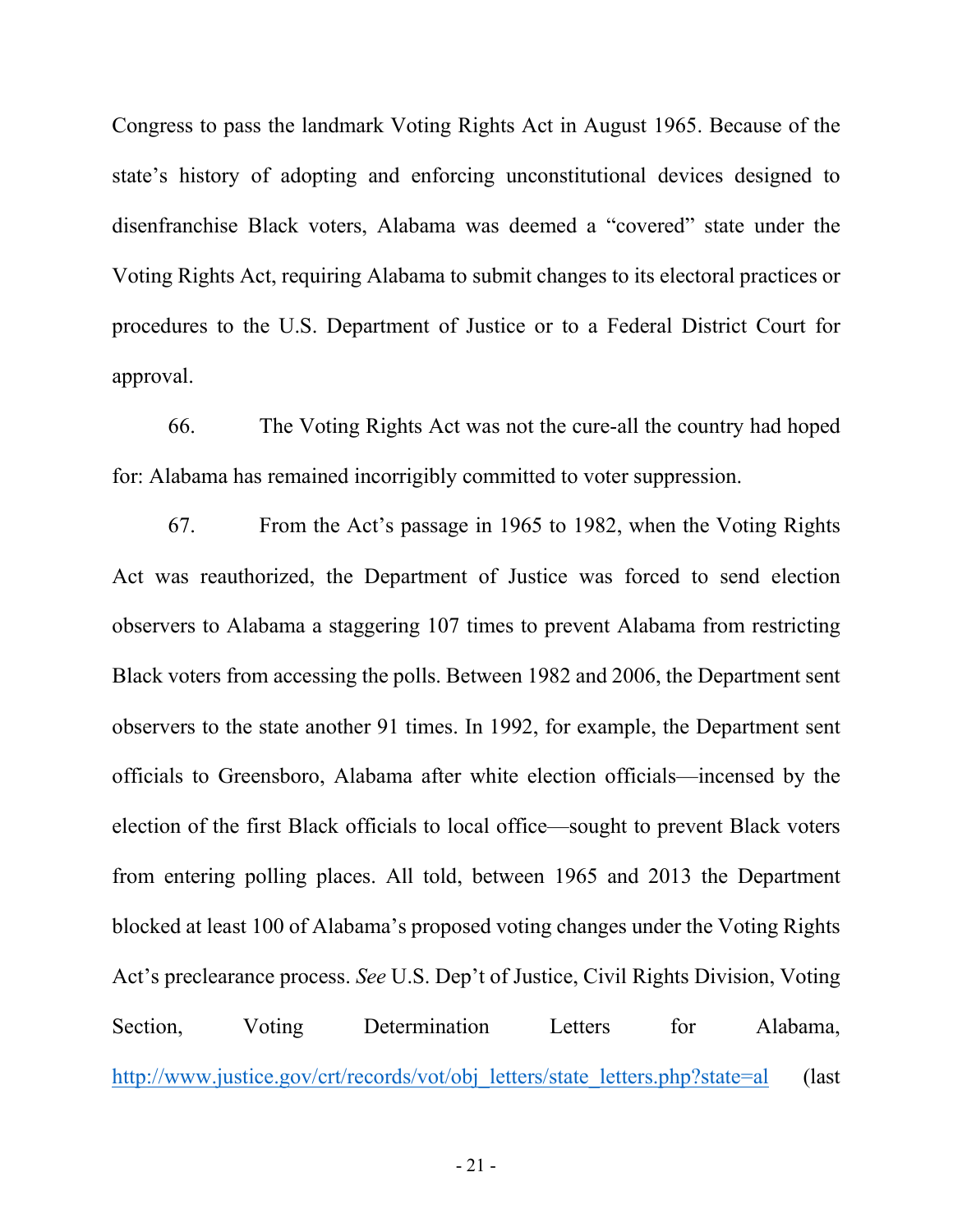updated May 18, 2020) (listing all objections imposed against Alabama under Section 5 of the Voting Rights Act)

68. Over the nearly six decades since the Voting Rights Act was passed, Alabama has been sued dozens of times over its racially discriminatory voting practices. *See, e.g.*, *People First of Ala. v. Merrill*, 467 F. Supp. 3d 1179 (N.D. Ala. 2020) (witness requirement for absentee ballots); *Greater Birmingham Ministries v. Alabama*, 161 F. Supp. 3d 1104 (N.D. Ala. 2016) (photo identification law); *Ala. Legis. Black Caucus v. Alabama*, 575 U.S. 254 (2015) (racial gerrymandering); *S. Christian Leadership Conf. of Ala. v. Sessions*, 56 F.3d 1281 (11th Cir. 1995) (at-large system for electing trial judges); *City of Pleasant Grove v. United States*, 479 U.S. 462 (1987) (selective annexations); *Hunter v. Underwood*, 471 U.S. 222 (1985) (felon disenfranchisement); *Harris v. Graddick* (*Harris I*), 593 F. Supp. 128 (M.D. Ala. 1984) (appointment of disproportionately few Black poll officials); *United States v. Alabama*, 252 F. Supp. 95 (M.D. Ala. 1966) (discriminatory administration of the poll tax); *United States v. Logue*, 344 F.2d 290 (5th Cir. 1965) (racial discrimination in voter registration); *Sims v. Baggett*, 247 F. Supp. 96 (M.D. Ala. 1965) (racial gerrymandering); *United States v. Atkins*, 323 F.2d 733 (5th Cir. 1963) (racial discrimination in voter registration).

69. The Supreme Court's invalidation of Section 4 of the Voting Rights Act in *Shelby County v. Holder*, 570 U.S. 529 (2013), left the state unchecked to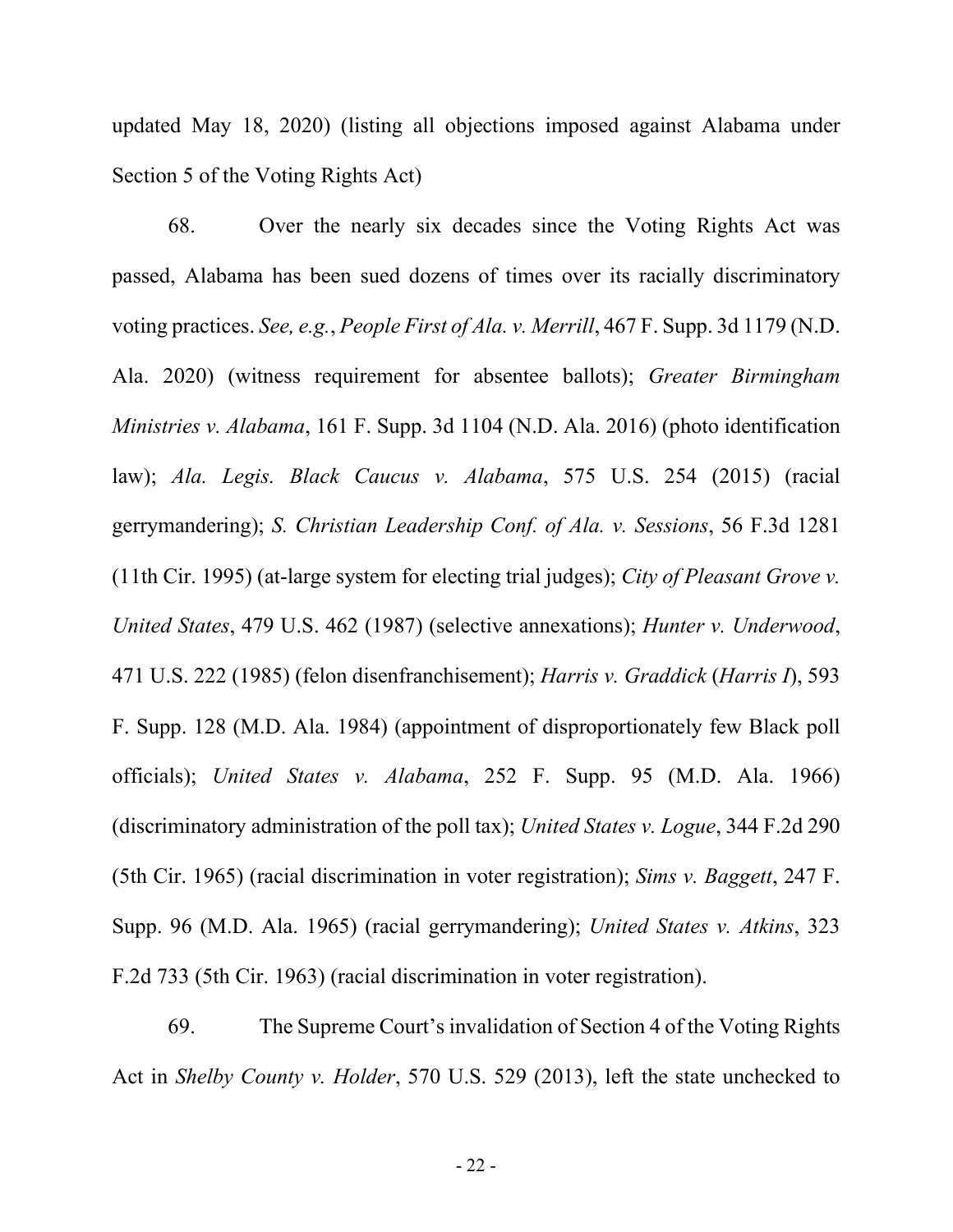continue its legacy of racially discriminatory practices. The day after *Shelby County*  was decided, Alabama announced that it would pursue a strict voter ID law. Alabama then proceeded to close 31 offices providing driver's license services to make it more difficult for voters to obtain the necessary photo ID to satisfy the state's new law. An investigation by the Federal Department of Transportation concluded that "African Americans residing in the Black Belt region of Alabama were disproportionately underserved by [the state's] driver licensing services, causing a disparate and adverse impact on the basis of race."

70. What is briefly described here as Alabama's history of voter discrimination cannot possibly capture the state's centuries-long efforts to maintain white supremacy within its borders. Nevertheless, several federal courts, including the U.S. Supreme Court, have acknowledged the state's history in official opinions which provide additional context. *See, e.g.*, *McGregor*, 824 F. Supp. 2d at 1346 ("The intersection of political strategy and purposeful racial prejudice is nothing new. Alabama has a lengthy and infamous history of racial discrimination in voting."); *Hunter*, 471 U.S. at 229 ("[T]he Alabama Constitutional Convention of 1901 was part of a movement that swept the post-Reconstruction South to disenfranchise blacks . . . . The delegates to the all-white convention were not secretive about their purpose."); *Dillard v. Crenshaw Cnty.*, 640 F. Supp. 1347, 1360 (M.D. Ala. 1986) ("As the late Judge Richard T. Rives stated, 'from the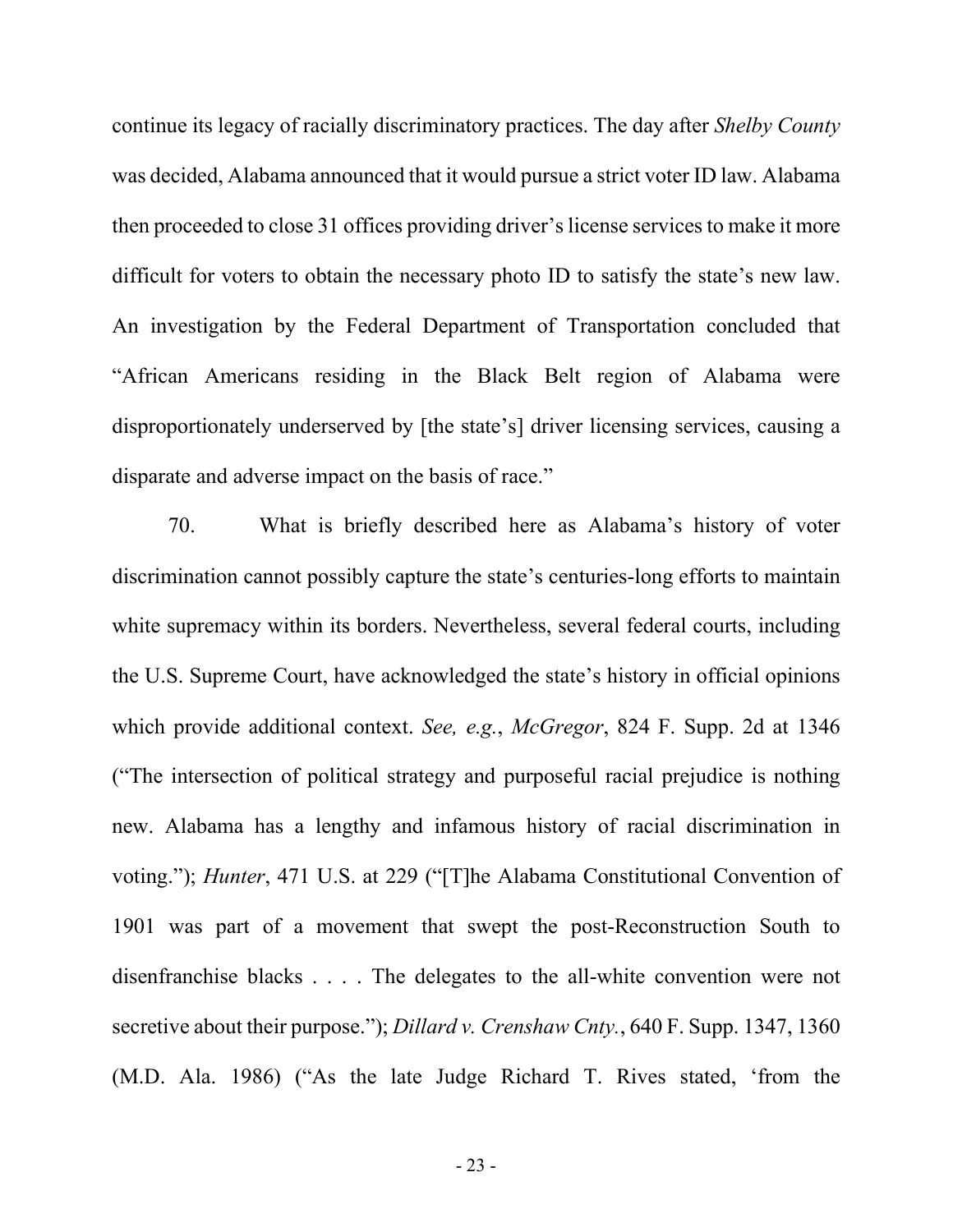Constitutional Convention of 1901 to the present, the State of Alabama has consistently devoted its official resources to maintaining white supremacy and a segregated society.'") (quoting *United States v. Alabama*, 252 F. Supp. at 101).

## **E. Alabama's History of Unlawful Redistricting**

71. Alabama's practice of voter suppression has extended to its modern redistricting efforts. During the 1980 redistricting cycle, the Department of Justice rejected Alabama's proposed legislative redistricting plan because it reduced the number of majority-Black districts within the state. And it objected again to Alabama's revised map because it intentionally "cracked" Black voters in Black Belt counties.

72. The Department also intervened in Alabama's 1992 redistricting plan for appearing once again to "crack" majority-Black voting populations to dilute Black voting power.

73. During the 2010 redistricting cycle, Alabama packed the state's existing majority-Black legislative districts with many more Black voters. Of the 15,785 individuals added to Senate District 26, for example, only 36 were white. *Ala. Legis. Black Caucus*, 575 U.S. at 260.

74. The state's "packing" of Black Alabamians in House and Senate districts drew a lawsuit from the Alabama Legislative Black Caucus and the Alabama Democratic Conference, who argued that Alabama's state legislative

- 24 -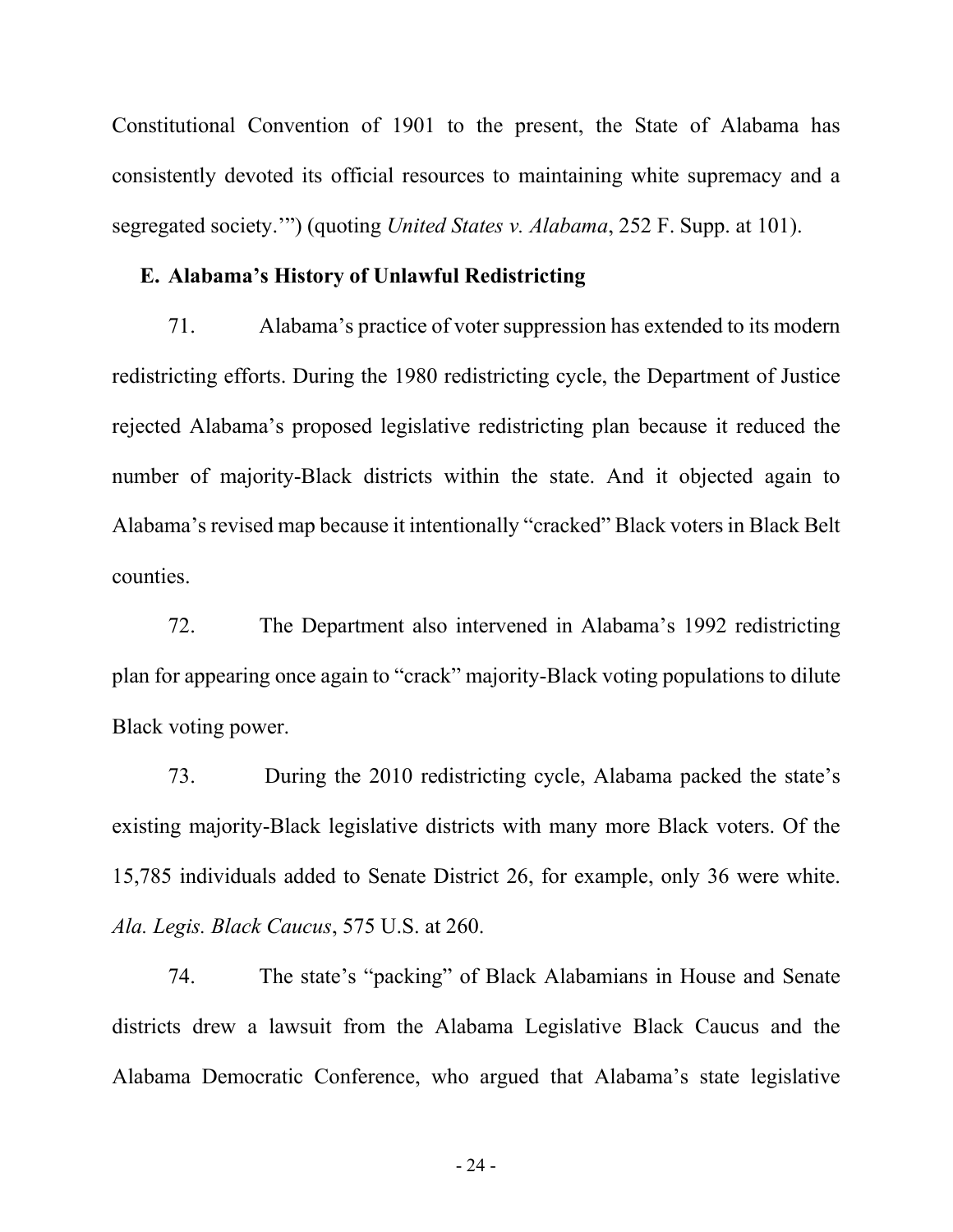redistricting plans were racial gerrymanders that diluted the Black vote. After being reversed by the U.S. Supreme Court, the United States District Court for the Middle District of Alabama agreed with the plaintiffs, concluding that several state House and Senate districts were unconstitutionally drawn on the basis of race. *Ala. Legis. Black Caucus v. Alabama*, 231 F. Supp. 3d 1026 (M.D. Ala. 2017).

#### **F. Ongoing Effects of Alabama's History of Discrimination**

75. Black Alabamians lag behind their white counterparts on nearly every measure, including in areas such as education, employment, income, and access to health care. For example, according to the most recent five-year American Community Survey, between 2015 and 2019, 27 percent of Black Alabamians were living below the poverty line, more than twice the number of impoverished white Alabamians during the same period. And according to one report, white Alabamians lead their Black counterparts in bachelor's degrees by double-digits. Indeed, education outcomes for Black Alabamians are particularly dire. As of 2014, 43 school districts in Alabama were under some form of federal oversight as a result of continued segregation, despite the Supreme Court's *Brown v. Board of Education*  decision 60 years ago.

76. Black Alabamians also lag behind economically. Black incomes are substantially lower than those paid to their white counterparts, and Black Alabamians are unemployed within the state at much higher rates, too. Similar

- 25 -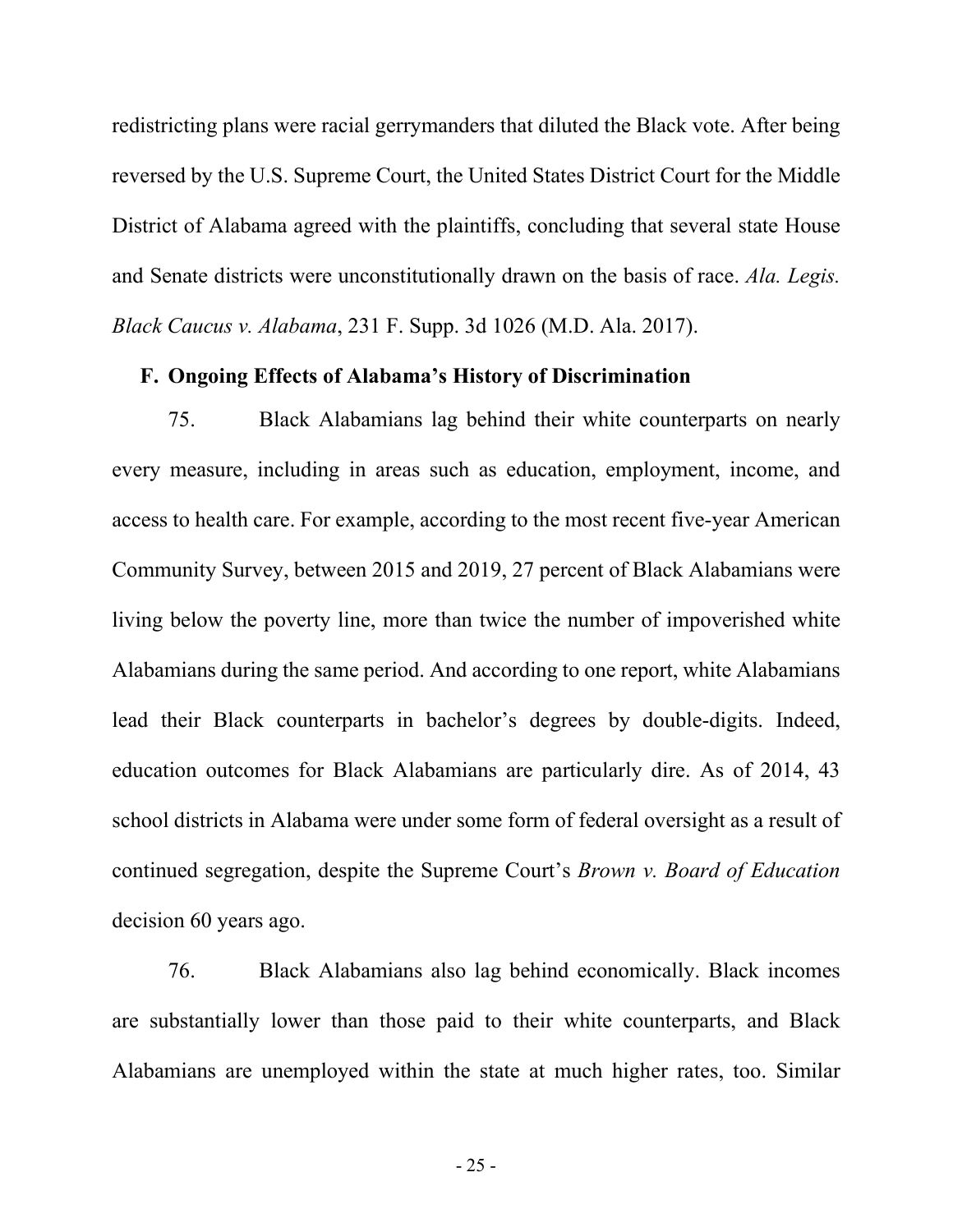disparities exist in the areas of housing, home ownership, and access to a vehicle.

77. Low-income voters face a number of hurdles to voter participation including working multiple jobs, working during polling place hours, lack of access to childcare, lack of access to transportation, and higher rates of illness and disability. All of these hurdles make it more difficult for poor and low-income voters to participate effectively in the political process.

# **G. History of Racial Appeals in Political Campaigns**

78. Political campaigns in Alabama have long relied on explicit and implicit racial appeals to stir voters.

79. At the height of Jim Crow, Governor George Wallace famously ran on a platform of "segregation now, segregation tomorrow, segregation forever." Sadly, such sentiments were not confined to that era.

80. In 2010, some Alabama state senators were recorded strategizing about suppressing Black voter turnout by keeping an issue important to Black Alabamians—whether to legalize electronic bingo—off the ballot. In these conversations, then-state Senator Scott Beason, then-state Representative Benjamin Lewis (now an appointed county judge), and other influential members of the Alabama legislature are heard targeting Black voters for "mockery and racist abuse." *McGregor*, 824 F. Supp. 2d at 1346. They referred to Blacks as "Aborigines" and "Indians" and predicted that if the ballot measure appeared on the ballot "every black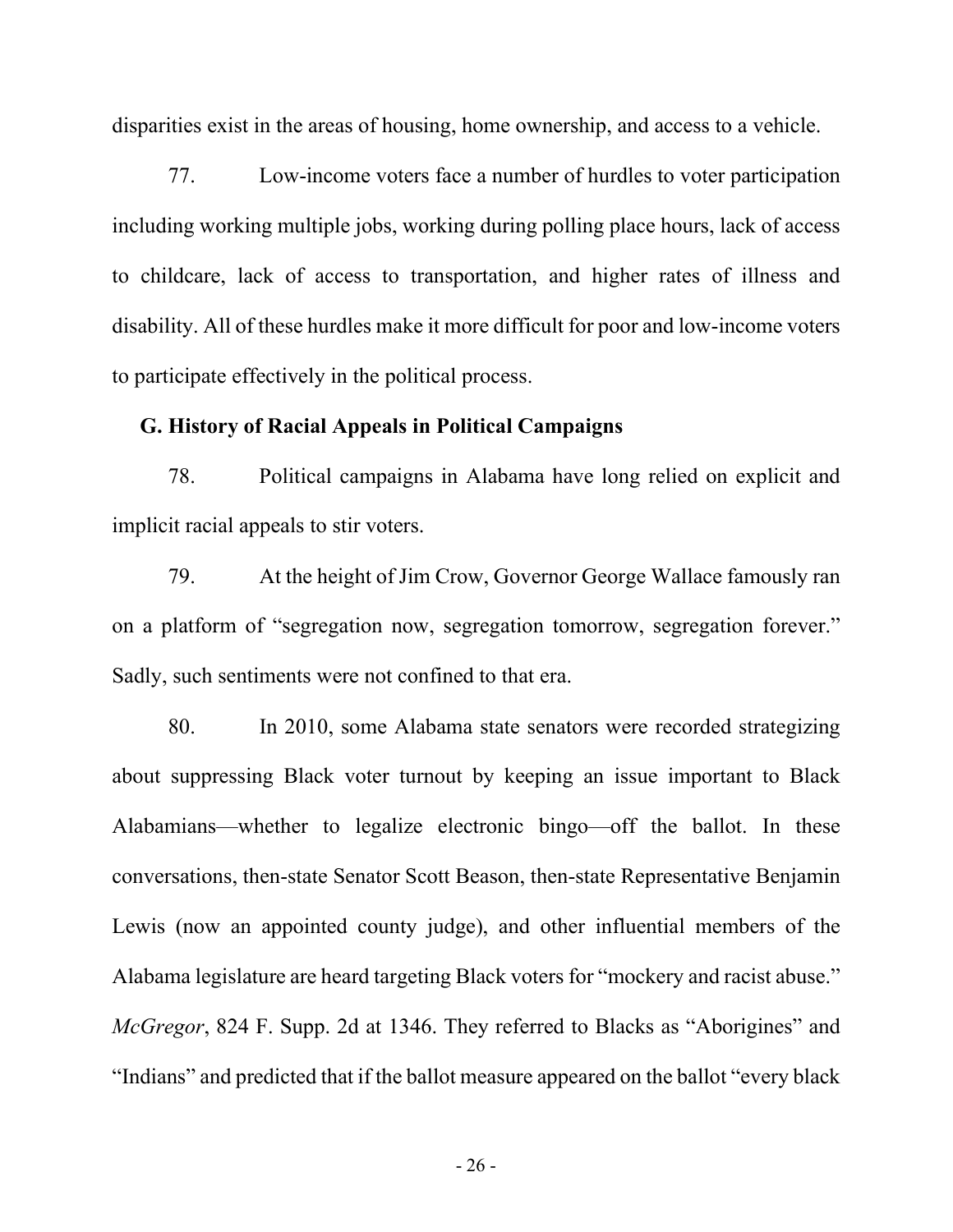in this state will be bused to the polls . . . [e]very black, every illiterate would be bused on HUD financed buses." *Id.* at 1345 (citation and internal quotation marks omitted). A federal district court found that the state senators' efforts to depress Black voter turnout constituted an intentionally discriminatory "scheme" to "maintain and strengthen white control of the political system," and that "political exclusion through racism remains a real and enduring problem in this State." *Id.* at 1347.

81. Still more, at a November 2015 rally for then-candidate Donald Trump in Birmingham, a peaceful Black Lives Matter protester was punched and kicked by a group of men yelling, "Go home nigger," after the protester interrupted Trump's speech by shouting "Black Lives Matter!" The next day, referring to the beaten Black Lives Matter protester, then-candidate Trump stated, "Maybe he should have been roughed up, because it was absolutely disgusting what he was doing."

82. More recently, Roy Moore, who ran for U.S. Senate in 2017, stated at a revival in Jackson, Alabama, "They started [to] create new rights in 1965, and today we've got a problem," an apparent reference to the Voting Rights Act. When asked to speak about the last time America was great, Moore stated, "I think it was great at the time when families were united—even though we had slavery—they cared for one another . . . . Our families were strong, our country had a direction."

- 27 -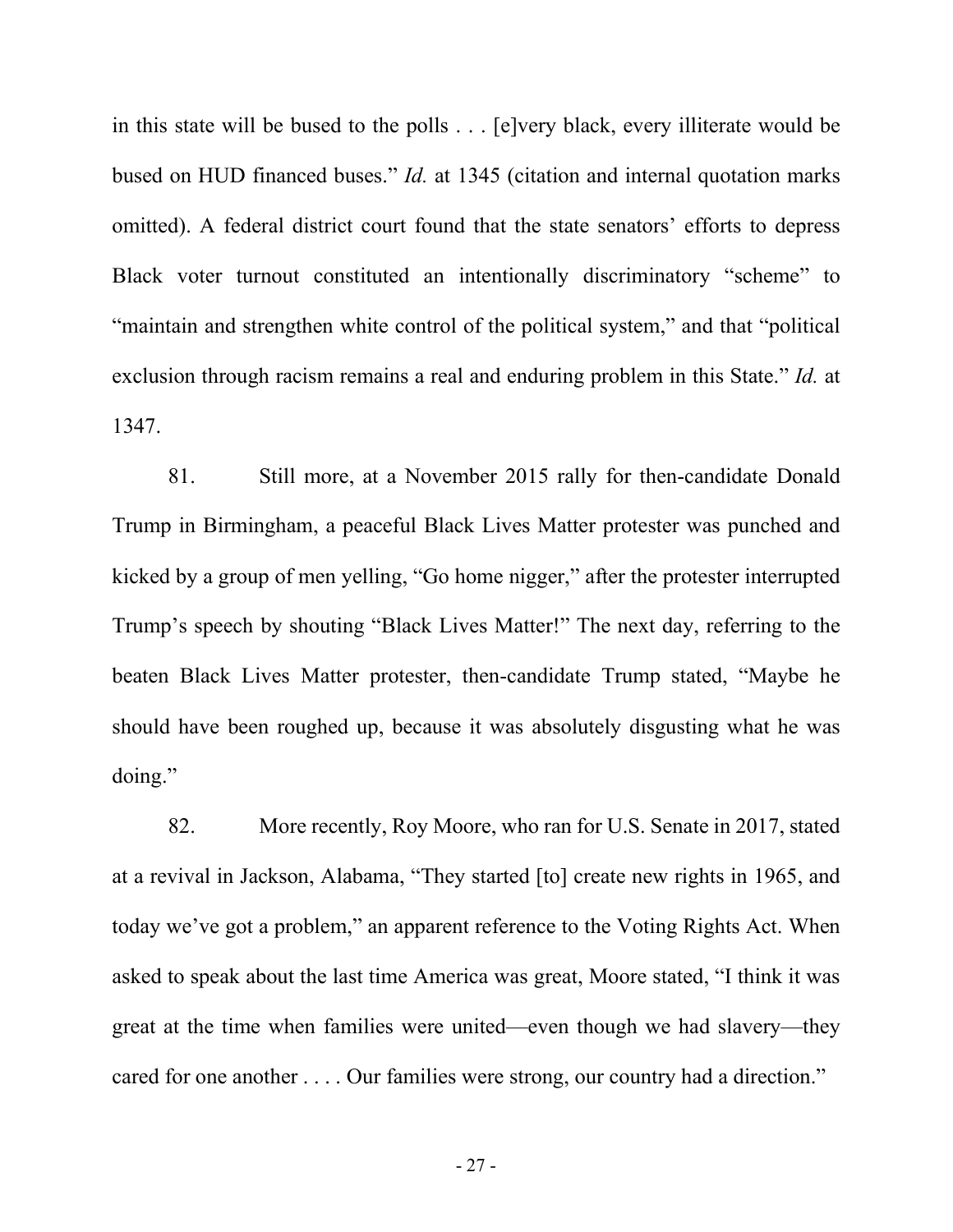#### **H. Extent to Which Black Alabamians Have Been Elected to Public Office**

83. As a consequence of Alabama's past history of voter suppression and racial discrimination, Black Alabamians have struggled to be elected to public office in the state.

84. From Reconstruction until 1992, Alabama failed to elect a single Black representative to Congress. Although today 27.2 percent of Alabama's population is Black, not one statewide elected office is currently held by a Black Alabamian. And Alabama has never had a Black governor or U.S. senator.

85. It took the creation of the state's first majority-Black district through litigation—CD 7—before a Black Alabamian could win election to federal office. The citizens of CD 7 have elected a Black representative in every election since 1992, and today CD 7 is represented by Congresswoman Terri Sewell, who first won the seat in 2010.

86. But Black voters in Alabama have been limited to a single Black member of Congress for thirty years. And because of the state's racially polarized voting, it is unlikely to elect another Black candidate to Congress absent the creation of a second majority-Black district.

87. Black Alabamians have fared no better in statewide elections. Not a single statewide office in the state is held by a Black official—indeed, a Black official has not held a statewide office in the past 21 years. And no Black Alabamian

- 28 -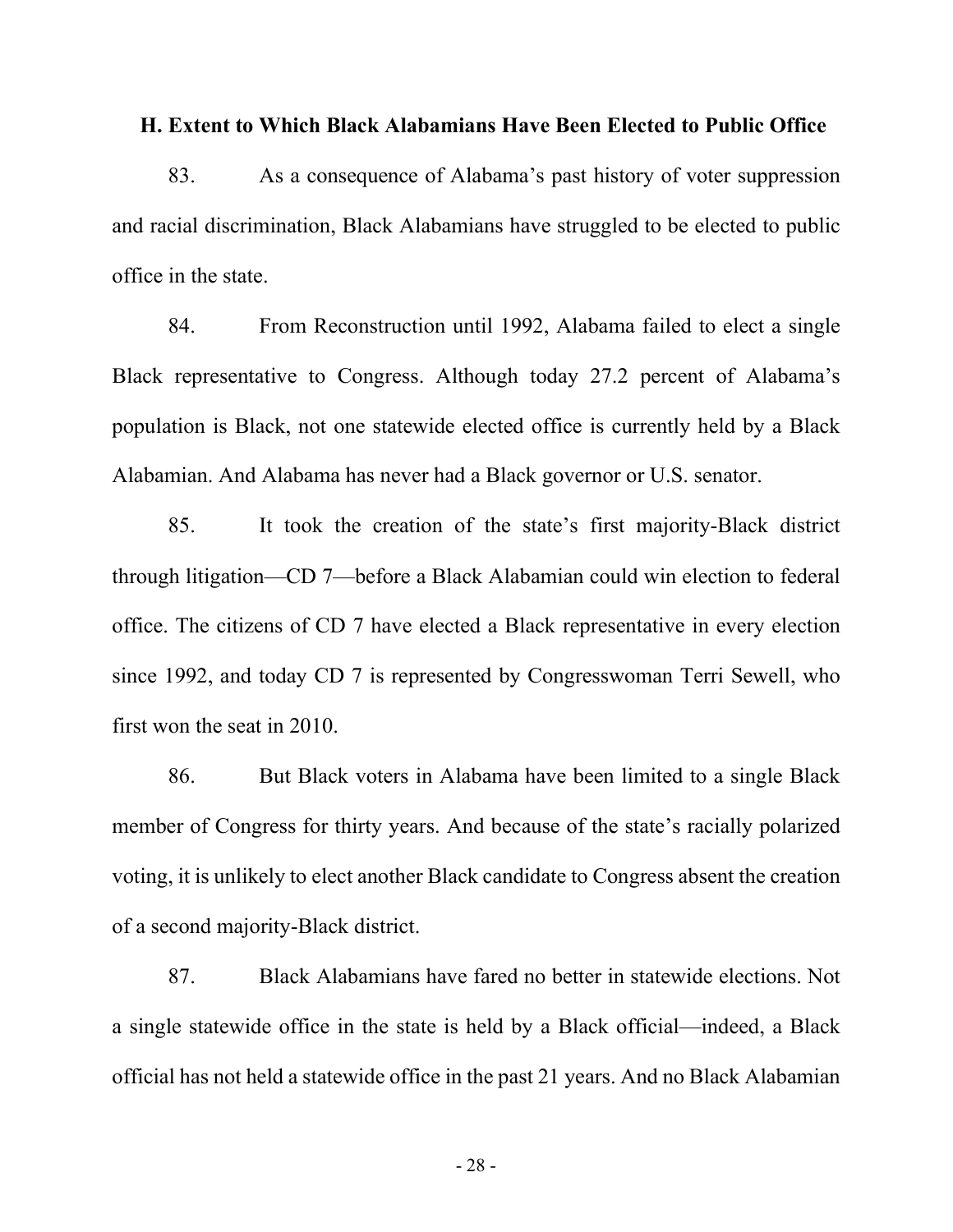has held a non-judicial statewide office. Even the only two Black candidates ever to have won a statewide judicial election have done so only after first being appointed by the Governor.

88. Finally, although the state's Legislature has several Black members, the lion's share of these legislators won their seats only after court-ordered redistricting plans created new majority-Black districts. Without majority-Black districts, Black candidates are highly unlikely to retain these seats, let alone win new ones, due to the white majority's voting as a bloc to prevent Black voters from electing candidates of their choice.

## **CLAIMS FOR RELIEF**

## **COUNT I**

# **Violation of Section 2 of the Voting Rights Act Vote Dilution**

89. Plaintiffs reallege and incorporate by reference all prior paragraphs of this Complaint and the paragraphs in the count below as though fully set forth herein.

90. Section 2 of the Voting Rights Act prohibits the enforcement of any voting qualification or prerequisite to voting or any standard, practice, or procedure that results in the denial or abridgement of the right of any U.S. citizen to vote on account of race, color, or membership in a language majority-Black group. 52 U.S.C. § 10301(a).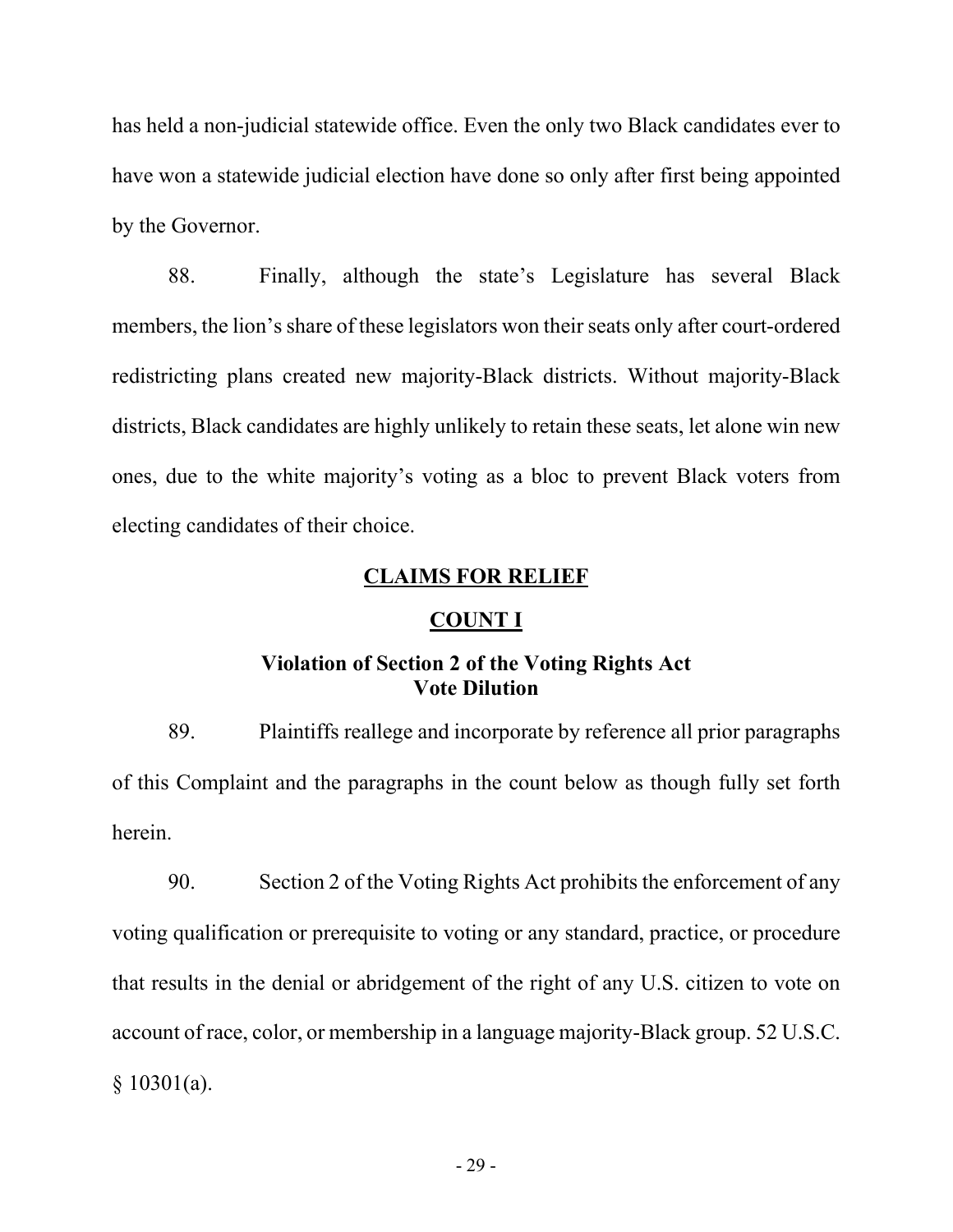91. The district boundaries created by HB 1 combine to "crack" and "pack" Black Alabamians, resulting in the dilution of their electoral strength in violation of Section 2 of the Voting Rights Act.

92. Black Alabamians are sufficiently numerous and geographically compact to constitute a majority of eligible voters in two congressional districts.

93. Black voters in CDs 1, 2, 3, and 7 are politically cohesive, and elections in the state reveal a clear pattern of racially polarized voting that allows blocs of white voters usually to defeat Black-preferred candidates.

94. The totality of the circumstances establishes that the enacted congressional plan has the effect of denying Black voters an equal opportunity to participate in the political process and to elect candidates of their choice, in violation of Section 2 of the Voting Rights Act, 52 U.S.C. §10301.

95. In enforcing the district boundaries in HB 1, Defendant has acted and, absent relief from this Court, will act to deny Plaintiffs' rights guaranteed to them by Section 2 of the Voting Rights Act.

#### **PRAYER FOR RELIEF**

WHEREFORE, Plaintiffs respectfully request that this Court:

A. Declare that HB 1 violates Section 2 of the Voting Rights Act;

B. Enjoin Defendant, as well as his agents and successors in office, from enforcing or giving any effect to the boundaries of the congressional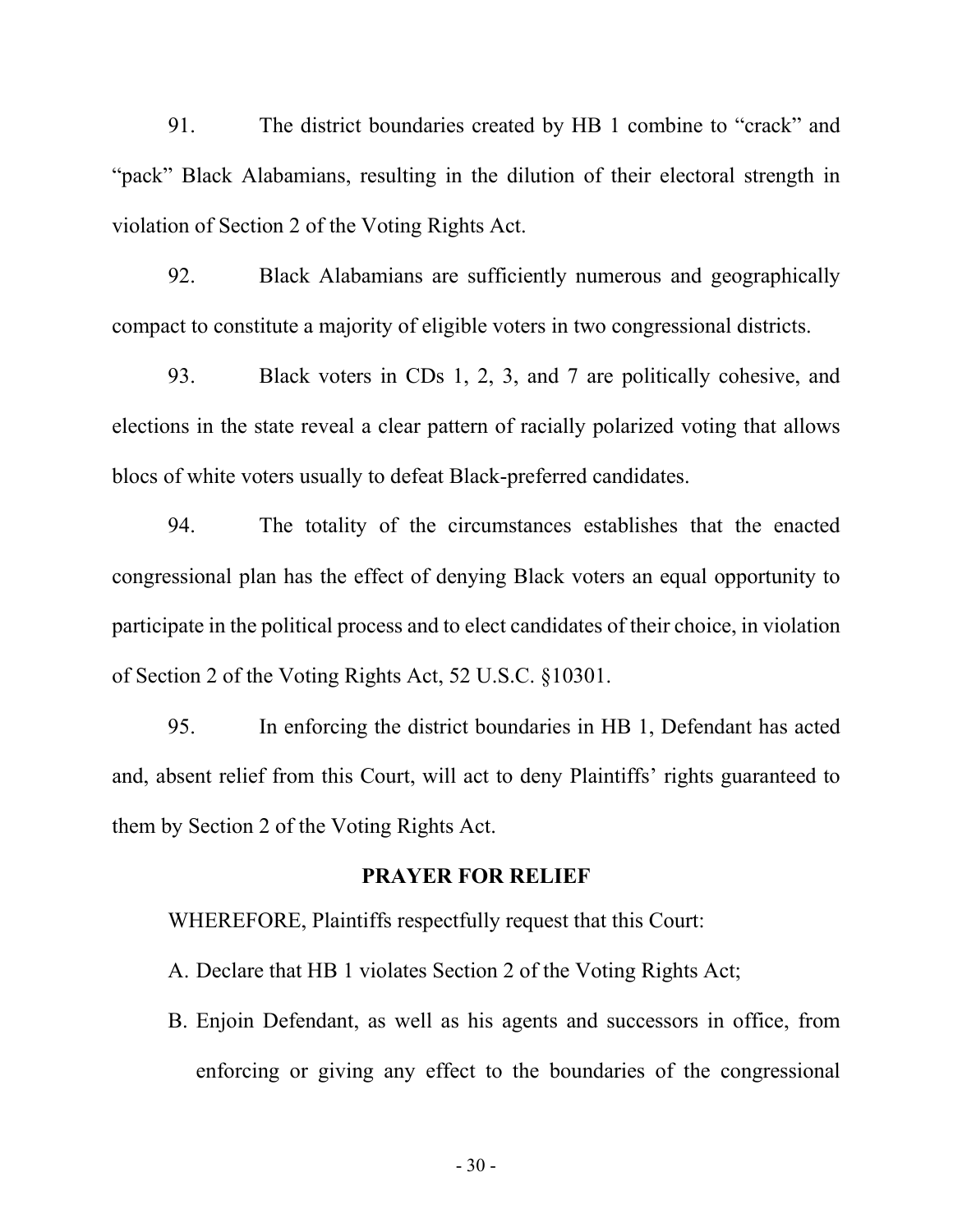districts as drawn in HB 1, including an injunction barring Defendant from conducting any further congressional elections under the current map;

- C. Hold hearings, consider briefing and evidence, and otherwise take actions necessary to order the adoption of a valid congressional plan that includes a second majority-Black congressional district in Alabama;
- D. Grant such other or further relief the Court deems appropriate, including but not limited to an award of Plaintiffs' attorneys' fees and reasonable costs.